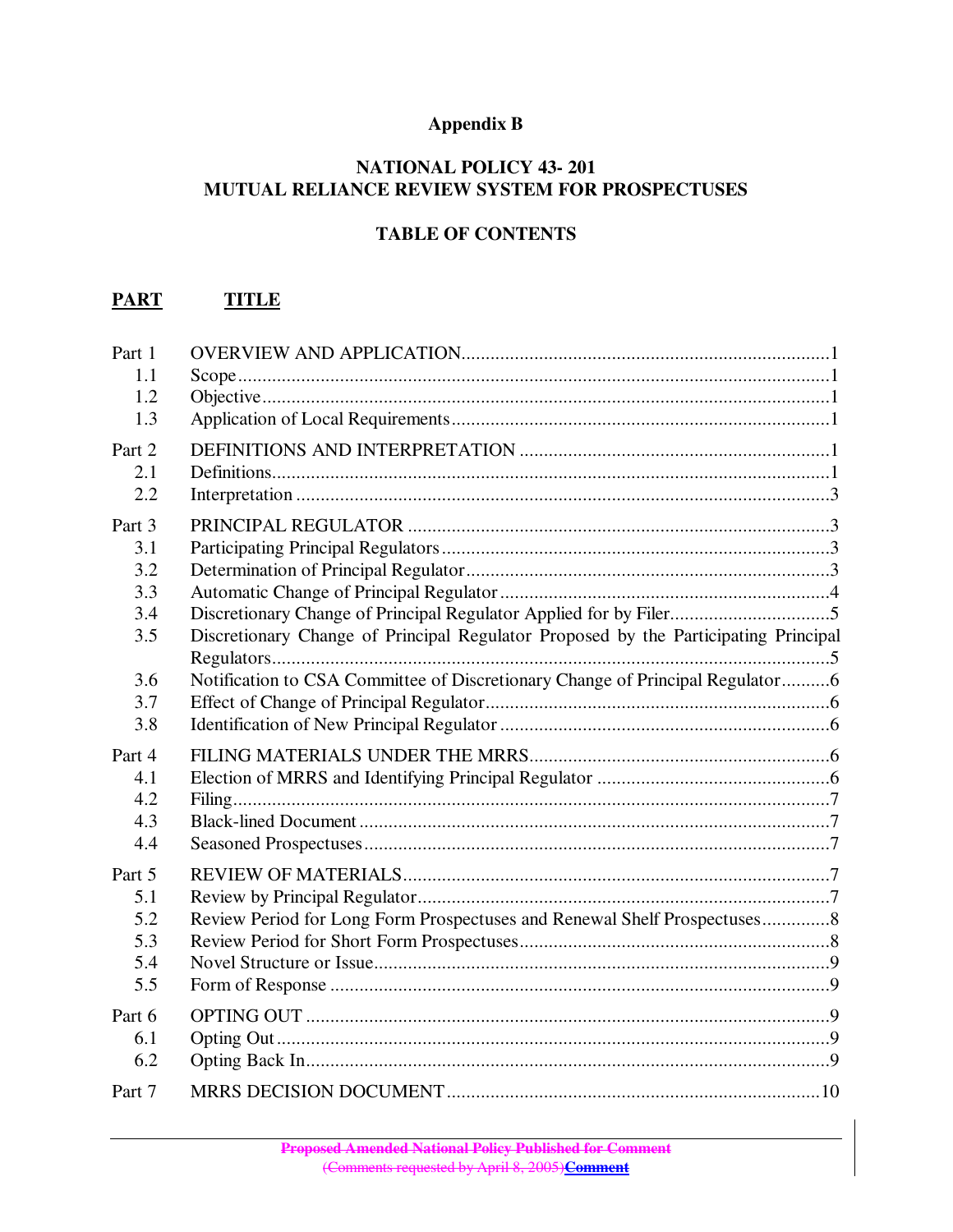| 7.1     |                                                                                     |  |
|---------|-------------------------------------------------------------------------------------|--|
| 7.2     | Conditions to Issuance of Preliminary MRRS Decision Document 10                     |  |
| 7.3     | Form of Preliminary MRRS Decision Document - The preliminary MRRS decision          |  |
|         | document for a preliminary prospectus will contain the following legend: 10         |  |
| 7.4     | Conditions to Issuance of Final MRRS Decision Document for Long Form Prospectus and |  |
|         |                                                                                     |  |
| 7.5     | Conditions to Issuance of Final MRRS Decision Document for Short Form Prospectus II |  |
| 7.6     |                                                                                     |  |
| 7.7     |                                                                                     |  |
| 7.8     |                                                                                     |  |
| 7.9     |                                                                                     |  |
| 7.10    |                                                                                     |  |
| 7.11    |                                                                                     |  |
| Part 8  |                                                                                     |  |
| 8.1     |                                                                                     |  |
|         |                                                                                     |  |
| Part 9  |                                                                                     |  |
| 9.1     |                                                                                     |  |
| 9.2     |                                                                                     |  |
| 9.3     | Procedure for Novel and Substantive Pre-Filings and Waiver Applications14           |  |
| 9.4     |                                                                                     |  |
| 9.5     |                                                                                     |  |
| Part 10 |                                                                                     |  |
| 10.1    |                                                                                     |  |
| 10.2    | Conditions to Issuance of MRRS Decision Document for Preliminary Prospectus         |  |
|         |                                                                                     |  |
| 10.3    | Form of MRRS Decision Document for Preliminary Prospectus Amendments 17             |  |
| 10.4    |                                                                                     |  |
| 10.5    |                                                                                     |  |
| 10.6    | Conditions to Issuance of Prospectus Amendment MRRS Decision Document  19           |  |
| 10.7    |                                                                                     |  |
| 10.8    |                                                                                     |  |
| 10.9    |                                                                                     |  |
|         |                                                                                     |  |

## **APPENDIX A Materials Required to be Filed under National Policy 43-201**

**APPENDIX B Examples of Applications Dealt With under National Policy 43-201**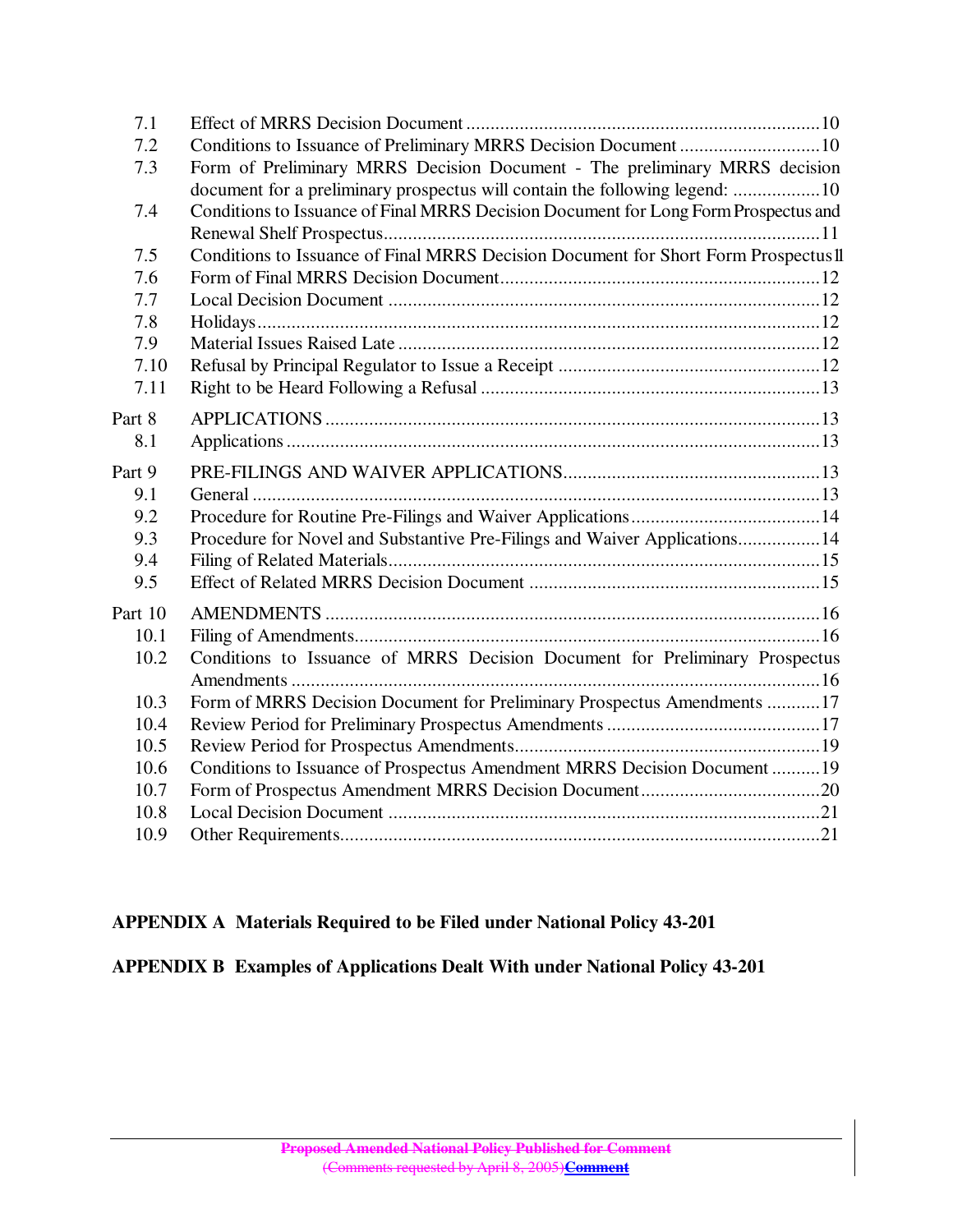## **NATIONAL POLICY 43- 201** *MUTUAL RELIANCE REVIEW SYSTEM FOR PROSPECTUSES 1*

## **PART 1 OVERVIEW AND APPLICATION**

- **1.1 Scope** This Policy describes the practical application of mutual reliance concepts set out in the MRRS MOU relating to the filing and review of prospectuses, including mutual investment fund and shelf prospectuses, amendments to prospectuses and related materials.
- **1.2 Objective** Under the MRRS, a designated securities regulatory authority or regulator, as applicable, acts as the principal regulator for all materials relating to a filer. This will enable participating principal regulators to develop greater familiarity with their respective filers, which will enhance the efficiency and quality of their review of materials filed under the MRRS.
- **1.3 Application of Local Requirements** Although the filer will generally deal only with its principal regulator in connection with materials filed under the MRRS, the local securities legislation and local securities directions in each jurisdiction in which the materials are filed are applicable to the materials, except to the extent that MI 11-101 provides relief from those local requirements.

## **PART 2 DEFINITIONS AND INTERPRETATION**

**2.1 Definitions** - In this Policy,

"amendment" means an amendment to a preliminary prospectus or prospectus;

"application" means a request for discretionary relief from or approval under securitieslegislation or securities directions, but does not include a waiver application or pre-filing;

"applications policy" means National Policy 12-201, *Mutual Reliance ReviewSystem for Exemptive Relief Applications*;

"CSA committee" meansthe MutualReliance Review System Committee of the Canadian Securities Administrators;

"localsecurities directions" means, for the local jurisdiction, the instruments listed in Appendix A of National Instrument 14-101, *Definitions* opposite the name of the local jurisdiction;

"local securities legislation" means, for the local jurisdiction, the statute and other instruments listed in Appendix B of National Instrument 14-101, *Definitions* opposite the name of the local jurisdiction;

"local securities regulatory authority" means, for the local jurisdiction, the securities commission or

 $\frac{1}{1}$  This document has been blacklined to show changes from the version of NP 43-201 published for comment January 7, 2005 in connection with proposed changes to National Instrument 44-101 *Short Form Prospectus Distributions*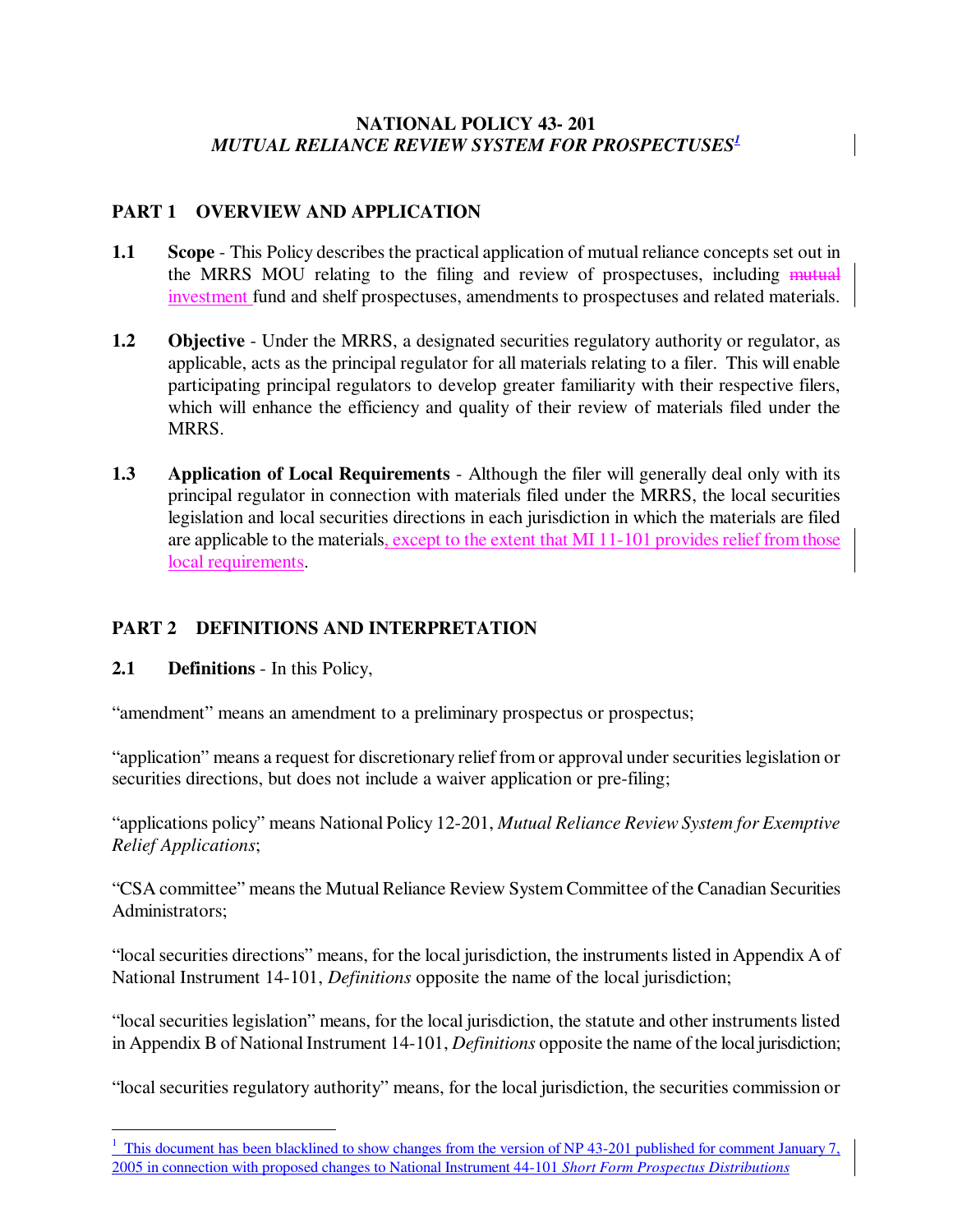similar regulatory authority listed in Appendix C of National Instrument 14-101 *Definitions* opposite the name of the local jurisdiction;

"long form prospectus" includes a simplified prospectus and annual information form for a mutual fund;

"materials" means the documents and fees referred to in Appendix "A" to this Policy, as amended from time to time, for each category of filing;

"MRRS MOU" means the Memorandum of Understanding relating to the Mutual Reliance Review System signed as of October 14, 1999;

"MI 11-101" means Multilateral Instrument 11-101, *Principal Regulator System*;

"NI 44-101" means National Instrument 44-101, *Short Form Prospectus Distributions*;

"NI 81-101" means National Instrument 81-101, *Mutual Fund Prospectus Disclosure*;

"OSC 41-501" means Ontario Securities Commission Rule 41-501, *General Prospectus Requirements*;

"pre-filing" means a consultation with one or more of the securities regulatory authorities regarding the interpretation or application of securities legislation or securities directions to a particular transaction or proposed transaction that is the subject of, or is referred to in, materials, if the consultation is initiated before the filing of those materials;

"preliminary prospectus amendment" means an amendment to a preliminary prospectus;

"preliminary prospectus amendment MRRS decision document" means a MRRS decision document issued for a preliminary prospectus amendment;

"prospectus amendment" means an amendment to a prospectus;

"prospectus amendment MRRS decision document" means a MRRS decision document issued for a prospectus amendment;

"Q-28" means Policy Statement No. Q-28, *General Prospectus Requirements* of the Autorité des marchés financiers;

"renewal shelf prospectus" means a short form prospectus that is prepared and filed in accordance with the shelf prospectus system to replace a short form prospectus previously filed by the issuer under the shelf prospectus system for which a final receipt or final MRRS decision document was issued;

"requested regulator" means a participating principal regulator, other than the principal regulator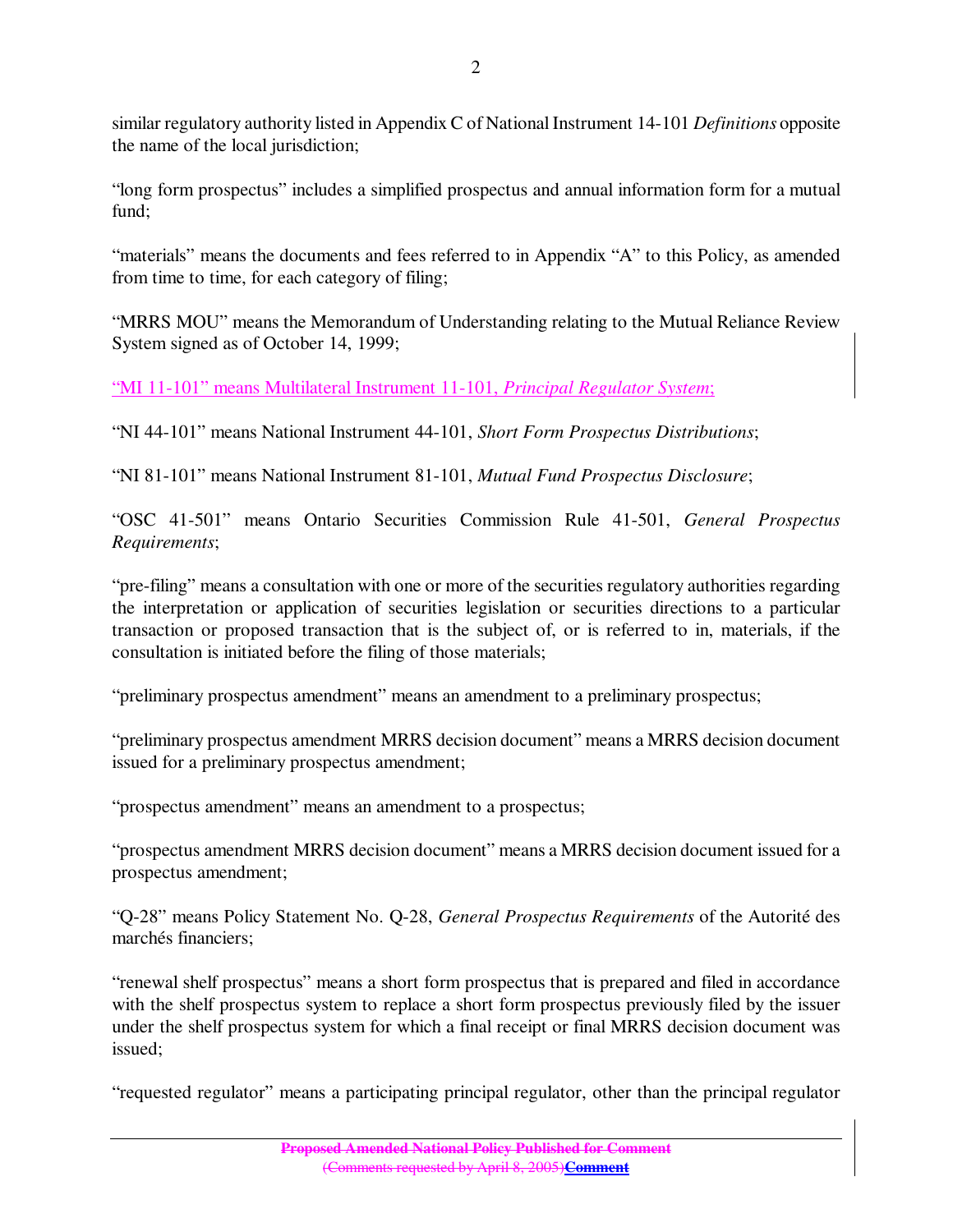determined in accordance with section 3.2, which a filer requests under subsection 3.4 to act as its principal regulator;

"seasoned prospectus" means a pro forma or preliminary prospectus of an issuer, if it is filed within two years of the date that a final MRRS decision document, or receipt, was issued to the issuer for a prospectus;

"securities directions" means the instruments listed in Appendix A of National Instrument 14-101, *Definitions*;

"securities legislation" means the statutes and other instruments listed in Appendix B of National Instrument 14-101, *Definitions*;

"securities regulatory authorities" means the securities commissions and similar regulatory authorities listed in Appendix C of National Instrument 14-101, *Definitions*;

"SEDAR" has the meaning ascribed to that term in National Instrument 13-101 System for Electronic Document Analysis and Retrieval;

"shelf prospectus system" means the system for the distribution of securities using a shelf prospectus as contemplated in National Instrument 44-102, *Shelf Distributions*;

"short form prospectus system" means the system for the distribution of securities as contemplated in NI 44-101; and

"waiver application" means a request for discretionary relief from securities legislation or securities directions, if the relief, if granted, would be evidenced by the issuance of a MRRS decision document under this Policy.

**2.2 Interpretation** - Unless otherwise defined herein, terms used in this Policy that are defined or interpreted in the MRRS MOU should be read in accordance with the MRRS MOU.

# **PART 3 PRINCIPAL REGULATOR**

**3.1 Participating Principal Regulators** - As of the date of this Policy, the securities regulatory authorities of British Columbia, Alberta, Saskatchewan, Manitoba, Ontario, Québec, New Brunswick and Nova Scotia have agreed to act as principal regulator for materials filed under this Policy.

## **3.2 Determination of Principal Regulator**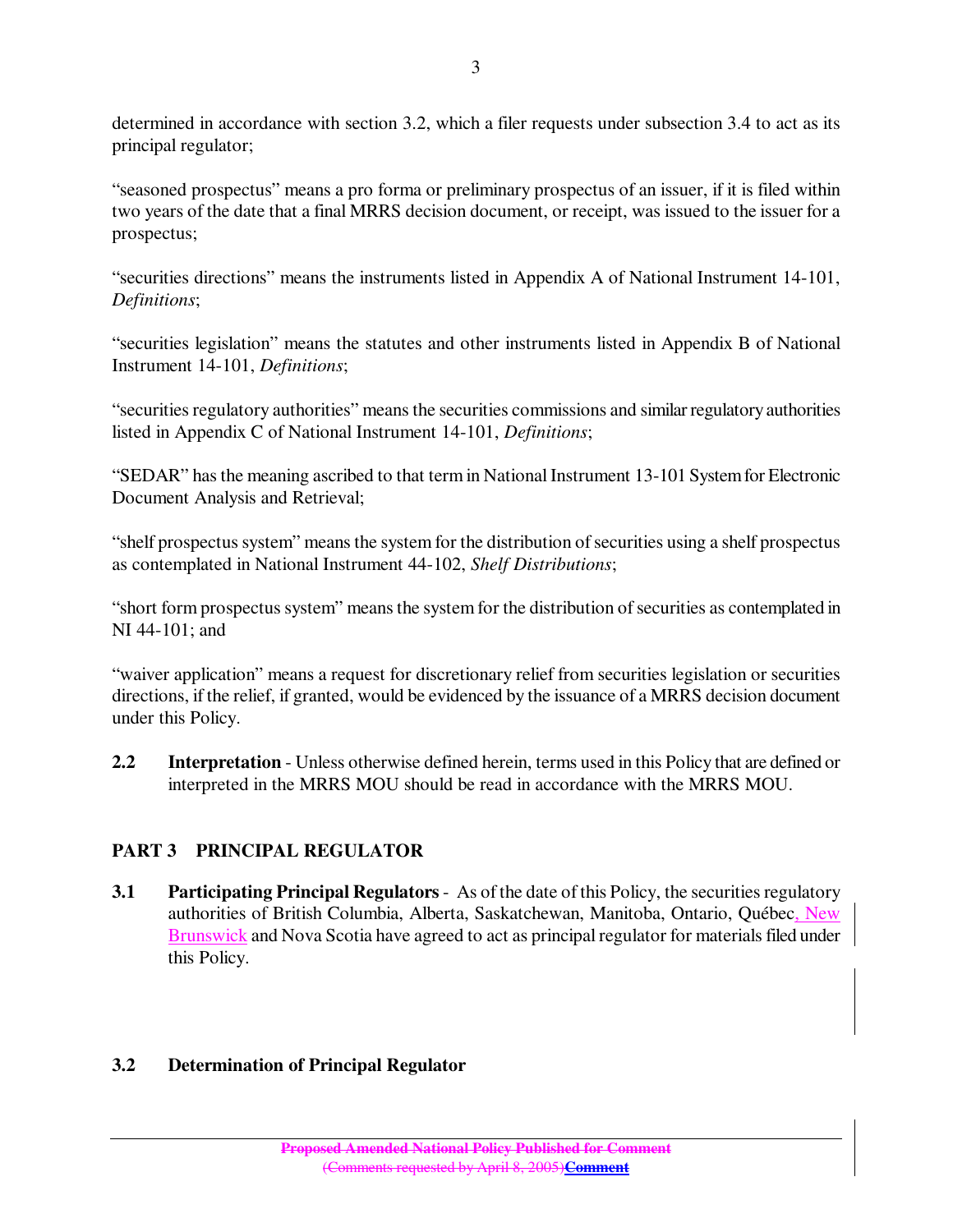- (1) It isthe responsibility of the filer to determine its principalregulator. Unless changed or redesignated under section 3.3, 3.4 or 3.5, the principal regulator for a filer is determined in accordance with the following criteria:
	- (a) For filers, other than mutual investment funds, whose head office is in a jurisdiction in which a participating principal regulator is located, the principal regulator is the local securities regulatory authority or regulator in the jurisdiction in which the head office is located.
	- (b) For filers, other than mutual investment funds, whose head office is not in a jurisdiction in which a participating principal regulator is located, the filer can should select athe participating principal regulator as its principal regulator, ifwith which the filer has a reasonablethe next most significant connection with the jurisdiction in which the selected to act as the principal regulator is located. The next most significant connection should be determined by reference to the factors listed in subsection 3.4(1).
	- $(c)$  For filers that are mutual investment funds whose manager's head office is in a jurisdiction in which a participating principal regulator is located, the principal regulator is the local securities regulatory authority or regulator in the jurisdiction in which the manager's head office is located.
	- (d) For filers that are mutual funds whose manager's head office is not in a jurisdiction in which a participating principal regulator is located, the filer can select a participating principal regulator as its principal regulator, if the filer has a reasonable connection with the jurisdiction in which the selected principal regulator is located.For filers that are investment funds whose manager's head office is not in a jurisdiction in which a participating principal regulator islocated, the filer should select the participating principalregulator with which the filer has the next most significant connection to act as the principal regulator. The next most significant connection should be determined by reference to the factors listed in subsection 3.4(1).
- (2) For a particular filing of materials, if the filer hasincorrectly identified a non-principal regulator as the principal regulator, that non-principal regulator will decline to act as principal regulator and will notify the filer.
- (3) The principal regulator determined in accordance with section 3.2 is the principal regulator for all materials filed under this Policy unless the principal regulator has been changed under section 3.3, 3.4 or 3.5.
- **3.3 Automatic Change of Principal Regulator** If the location of the head office of the filer or in the case of an <del>mutual investment</del> fund, the manager, is changed after the determination of  $\parallel$ the principal regulator in accordance with section 3.2, the principal regulator will change automatically to the local securities regulatory authority or regulator in the jurisdiction to which the head office has been moved if the new head office is in a jurisdiction in which a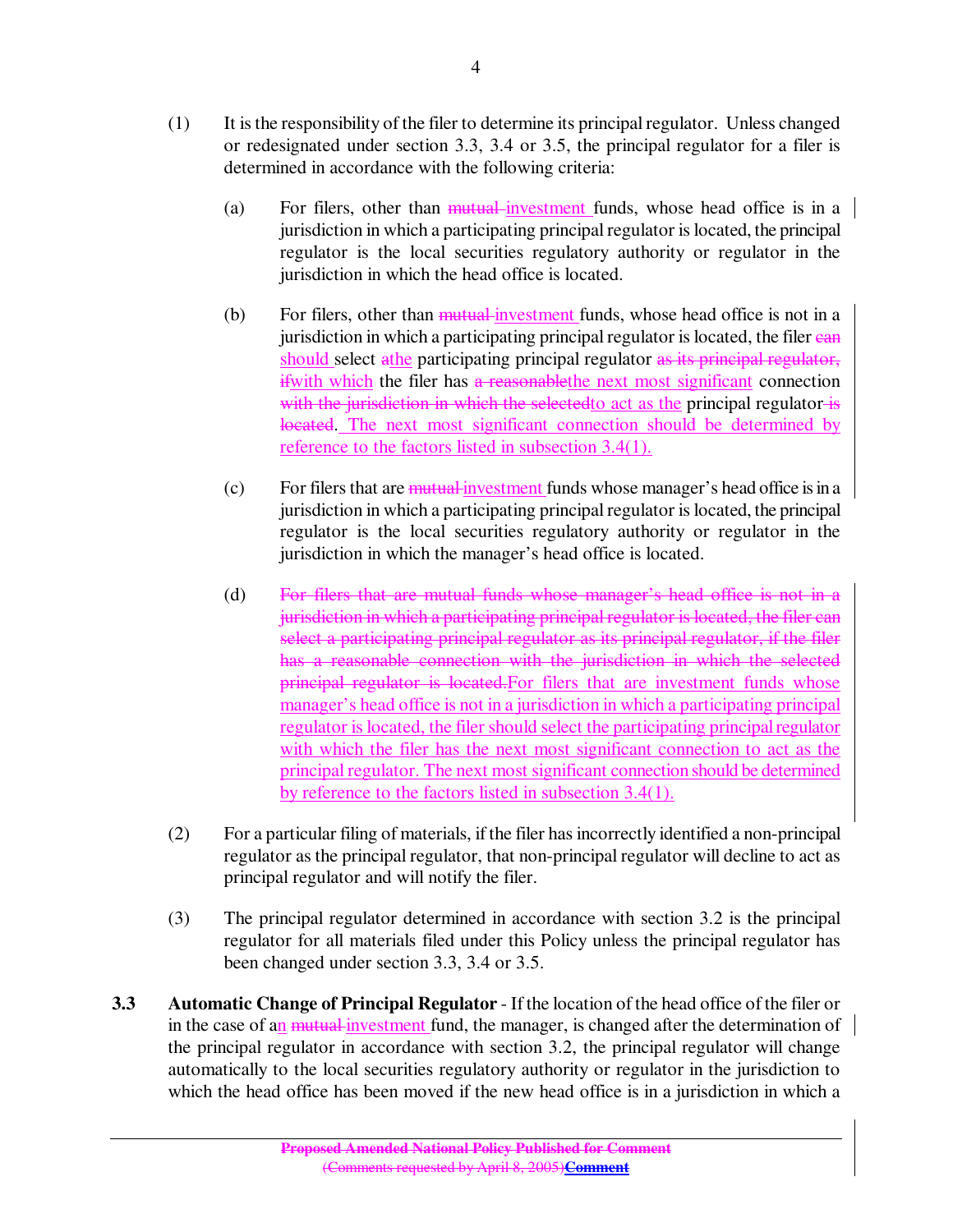participating principal regulator is located. In all other circumstances the principal regulator can only be changed in accordance with section 3.4 or 3.5.

## **3.4 Discretionary Change of Principal Regulator Applied for by Filer**

- (1) A filer may apply for a change of principal regulator if it believes that its principal regulator is not the appropriate principal regulator. However, a change of a filer's principal regulator based on factors other than the head office criteria set out in section 3.2 will generally not be permitted unless exceptional circumstances justify the change. The factors that may be considered in assessing an application for a change of a filer's principal regulator include:
	- (a) location of management;
	- (b) location of assets and operations; and
	- (c) location of filer's trading market or quotation system in Canada, or, if the filer's securities are not traded or quoted on a trading market or quotation system in Canada, location of filer's securityholders.
- (2) If a filer applies for a change of its principal regulator, the application should be submitted in paper form to the principal regulator and the requested regulator at least thirty days in advance of any filing of materials under this Policy to permit adequate time for staff of the relevant securities regulatory authorities to consider and resolve the application. If the application is not resolved before the date of any filing of materials, the principal regulator will continue to act as principal regulator for that filing, and the change requested, if granted, will relate to materials filed after the issuance of the final MRRS decision document.
- (3) The application should address the basis for the designation of the filer's principal regulator in accordance with section 3.2, and should set forth the reasons for the requested regulator to act as principal regulator with regard to the factors specified in subsection (1) and any other relevant factors. The filer will be given an opportunityto respond to concerns or comments raised by the relevant securities regulatory authorities.
- (4) If an application is denied, the principalregulator will provide written reasonsfor the denial to the filer.

## **3.5 Discretionary Change of Principal Regulator Proposed by the Participating Principal Regulators**

(1) The participating principal regulators may determine that it would be preferable for a participating principal regulator other than the securities regulatory authority acting as principal regulator to act as a filer's principal regulator. This determination will generally only be made if changing the principal regulator of a filer would result in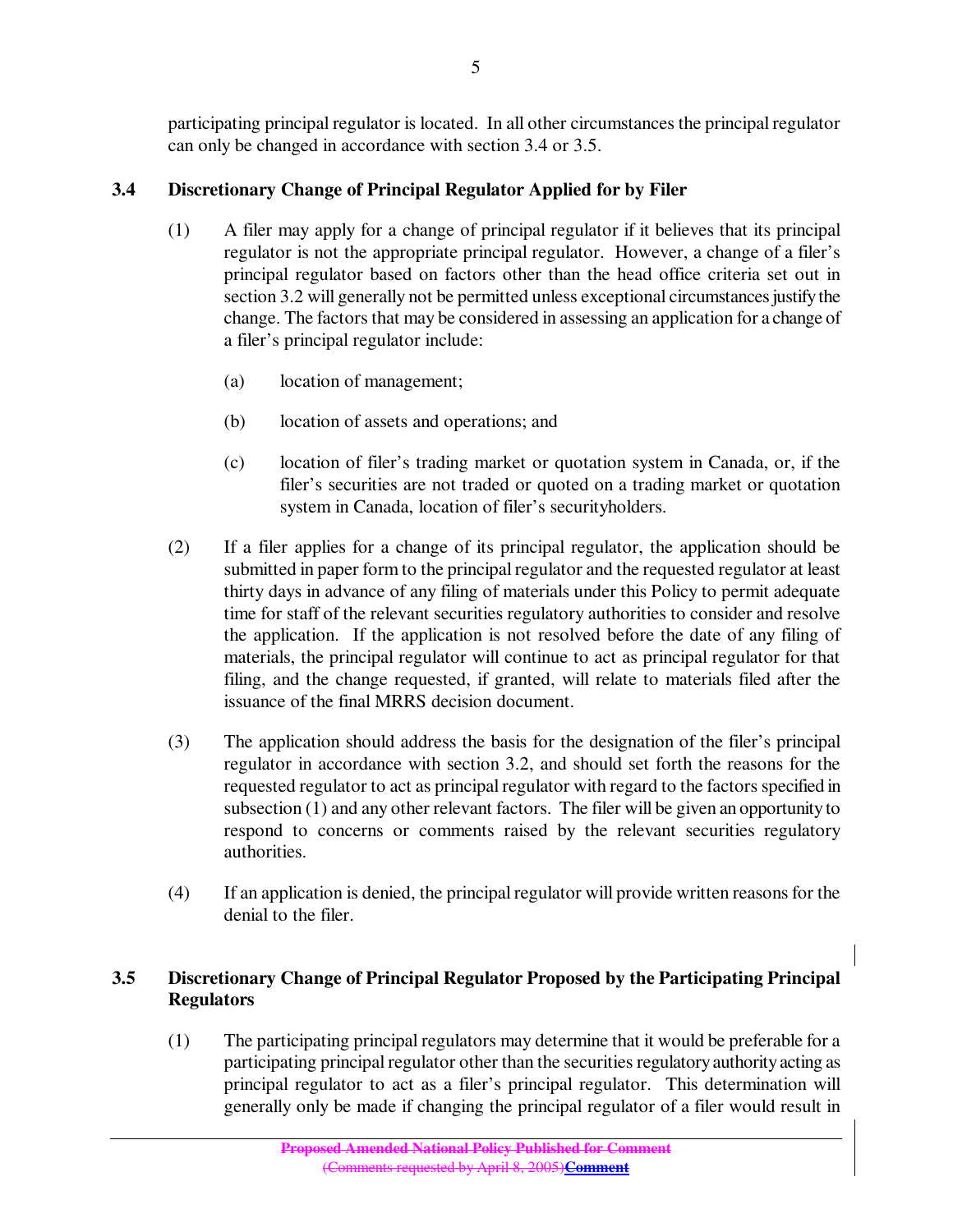greater administrative and regulatory efficiencies with regard to the factors specified in subsection  $3.4(1)$  and other relevant factors. The participating principal regulators will not redesignate a filer's principal regulator after materials have been filed and before a final MRRS decision document has been issued for the materials.

- (2) If the participating principalregulators propose to change a filer's principalregulator, the principal regulator will notify the filer in writing of the proposed change, and will identify the reasons for the proposed change. The redesignated principal regulator will become the filer's principal regulator thirty days after the date of the notice unless the filer objects in writing to the proposed change. The filer, the principal regulator and the proposed principal regulator will attempt to resolve any objections raised by the filer to the proposed change.
- **3.6 Notification to CSA Committee of Discretionary Change of Principal Regulator** The participating principal regulators involved in an application or proposal to change a filer's principal regulator will advise the CSA committee of all decisions rendered under sections 3.4 or 3.5 and the reasons for the decisions.

## **3.7 Effect of Change of Principal Regulator**

- (1) A change of principal regulator under section 3.3, 3.4 or 3.5 applies for all materials filed under this Policy after the change.
- (2) If the circumstances relevant to the determination of the principal regulator change after the date of any filing of materials and before a final MRRS decision document is issued relating to those materials, the principal regulator will act as principal regulator for that filing, and the change of principal regulator will relate to materials filed after the issuance of the final MRRS decision document.
- **3.8 Identification of New Principal Regulator** At the time of the first filing following a change of principal regulator, the filer should identify the new principal regulator in the cover page information for the SEDAR filing and indicate that this is a change from the previous filing. The filer should also update its SEDAR filer profile to identify the new principal regulator and include the basis for the change of principal regulator.

# **PART 4 FILING MATERIALS UNDER THE MRRS**

**4.1 Election of MRRS and Identifying Principal Regulator** - The filer should indicate in the cover page information for the SEDAR filing its principal regulator and that it is electing to file materials under the MRRS. The filer should also identify its principal regulator and the basis for the determination in its SEDAR filer profile. If a filer's principal regulator is determined in accordance with paragraph  $3.2(1)(b)$  or  $3.2(1)(d)$ , the filer should provide a description of the factors connecting the filer to the jurisdiction of the principal regulator it has selected. If applicable, the filer should provide the date of the change in circumstances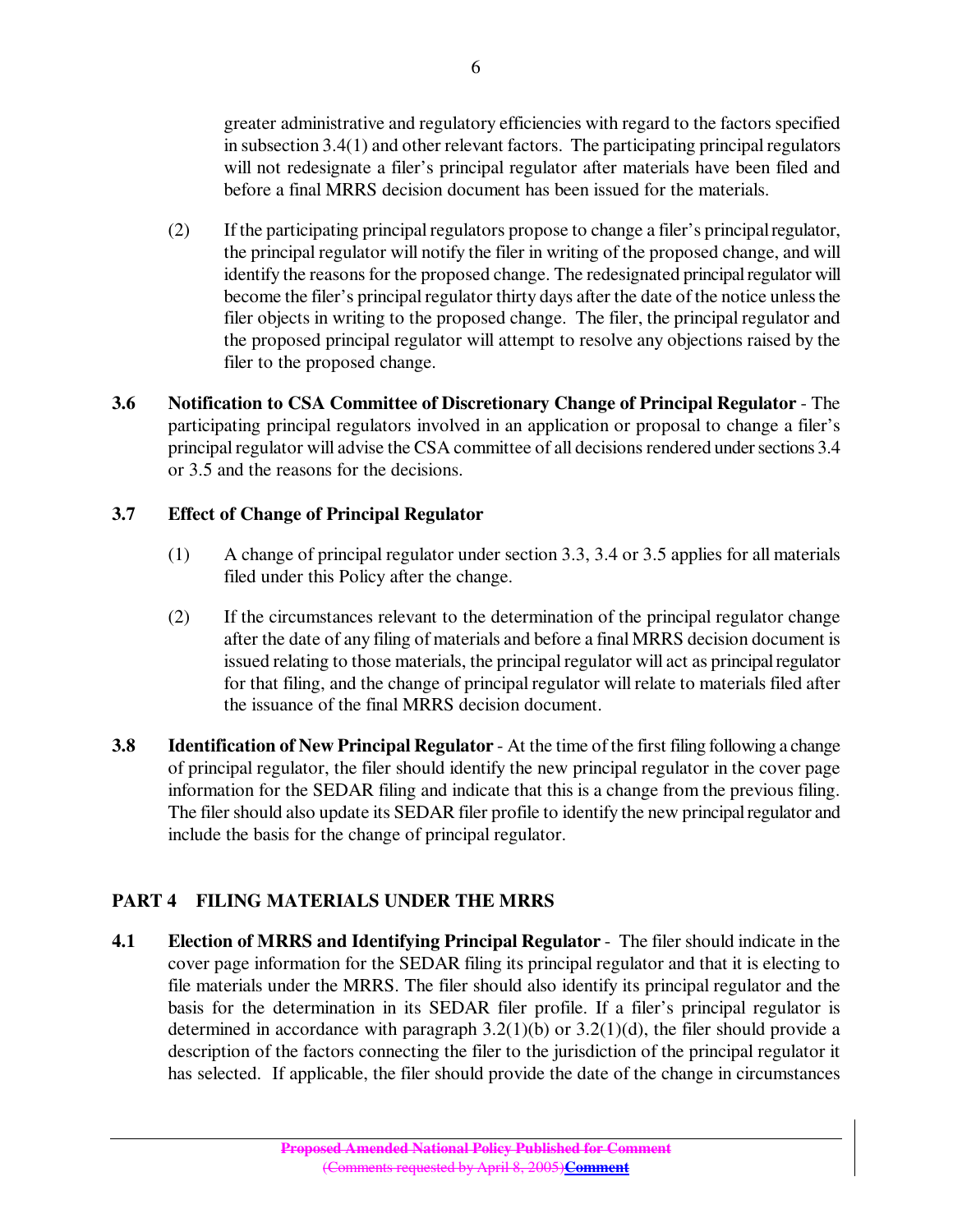resulting in an automatic change of principal regulator under section 3.3 or of a decision under section 3.4 or 3.5 changing the principal regulator.

- **4.2 Filing** If a filer proposes to distribute its securities by prospectus only to purchasers in jurisdictions other than the jurisdiction in which its principal regulator is located, the materials, including the required fees, should also be filed with the principal regulator, and will be reviewed by the principal regulator. This will enable participating principal regulators to maintain familiarity with their respective filers.
- **4.3 Black-lined Document** Except in the case of short form prospectuses, it is strongly recommended that a filer file through SEDAR a draft prospectus (the French language version, in Québec), black lined to show changes, as far as possible in advance of filing final materials. This black lined version is in addition to the black lined version of the final prospectus to be filed with the final materials.

#### **4.4 Seasoned Prospectuses**

- (1) If appropriate, a filer may identify a prospectus being filed as a seasoned prospectus. When a seasoned prospectus is filed it should be accompanied by a copy of the seasoned prospectus black lined against the preceding prospectus of the filer to show all changes made. The prospectusshould be accompanied by a certificate of the filer. The certificate should certify that the black lined prospectus indicates all differences between the content of the seasoned prospectus and that of the previous prospectus of the filer.
- (2) If a filing is made under this section, the principal regulator will advise the nonprincipal regulators when the comment letter is issued that the prospectus is being reviewed as a seasoned prospectus. The non-principal regulators will then assume that the principal regulator has conducted only a limited review of the prospectus unless the contrary is specifically stated.
- (3) The procedures set out in this section do not apply to filings made under NI 81-101.

### **PART 5 REVIEW OF MATERIALS**

**5.1 Review by Principal Regulator** - The principal regulator is responsible for reviewing all materials in accordance with the local securities legislation and local securities directions of the jurisdiction in which the principal regulator is located, and in accordance with its review procedures, analysis and precedents. The principal regulator will be responsible for issuing and resolving comments on materials and issuing the MRRS decision document once the relevant conditions have been satisfied. While the non-principal regulators may review the materials and will advise the principal regulator of any material concerns relating to the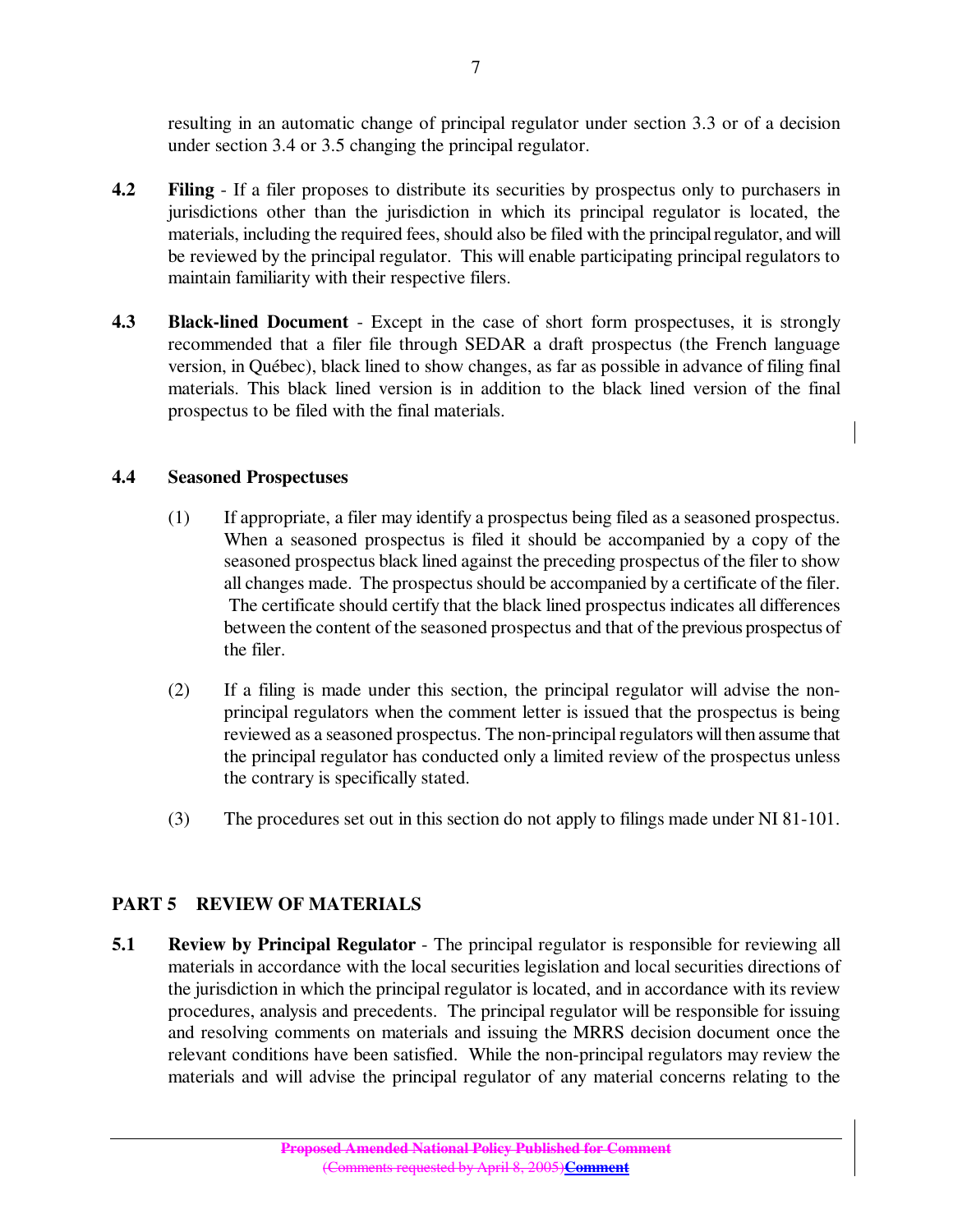materials that, if left unresolved, would cause the non-principal regulators to opt out of the MRRS, the filer will generally deal solely with the principal regulator.

## **5.2 Review Period for Long Form Prospectuses and Renewal Shelf Prospectuses**

(1)A principal regulator that has implemented a system ofselective review will, within three working days of the date of the preliminary MRRS decision document or receipt of the pro forma materials, notify the non-principal regulators if the designated level of review to be given to the materials is a basic review.

- (2)(1) If a principal regulator that has implemented a system of selective review selects materials for either full review or issue-oriented review, or a principal regulator does not have a system of selective review, tThe principal regulator will use its best efforts to review the materials and issue a comment letter within 10 working days of the date of the preliminary MRRS decision document or receipt of the pro forma materials.
- $\left(\frac{3}{2}\right)$  Each non-principal regulator will, within five working days of the date of the preliminary MRRS decision document or receipt of the pro forma materialsreceipt of the comment letter of the principal regulator, use its best efforts to:
	- (a) advise the principal regulator of any material concerns with the materials that, if left unresolved, would cause the non-principal regulator to opt out of the MRRS; or
	- (b) indicate in the SEDAR "Filing Status" screen that it is clear to receive final materials, if there are no outstanding applications or waiver applications that have been filed with the non-principal regulators.

(4)For materials that have been selected for basic review, the non-principal regulators will, within 6 working days of being notified that the materials have been selected for basic review. use their best efforts to comply with paragraphs  $(3)(a)$  or  $(3)(b)$ , as appropriate.

### **5.3 Review Period for Short Form Prospectuses**

- (1) The principal regulator will use its best efforts to review materials relating to a preliminary short form prospectus and issue a comment letter within three working days of the date of the preliminary MRRS decision document. Each non-principal regulator will, by 12:00 noon, Eastern time, on thewithin three working days of following the date of issuance of the comment letter of the principal regulatorpreliminary MRRS decision document, use its best efforts to:
	- (a) advise the principal regulator of any material concerns with the materials that, if left unresolved, would cause the non-principal regulator to opt out of the MRRS; or
	- (b) indicate in the SEDAR "Filing Status" screen that it is clear to receive final materials, if there are no outstanding applications that have been filed with the non-principal regulators.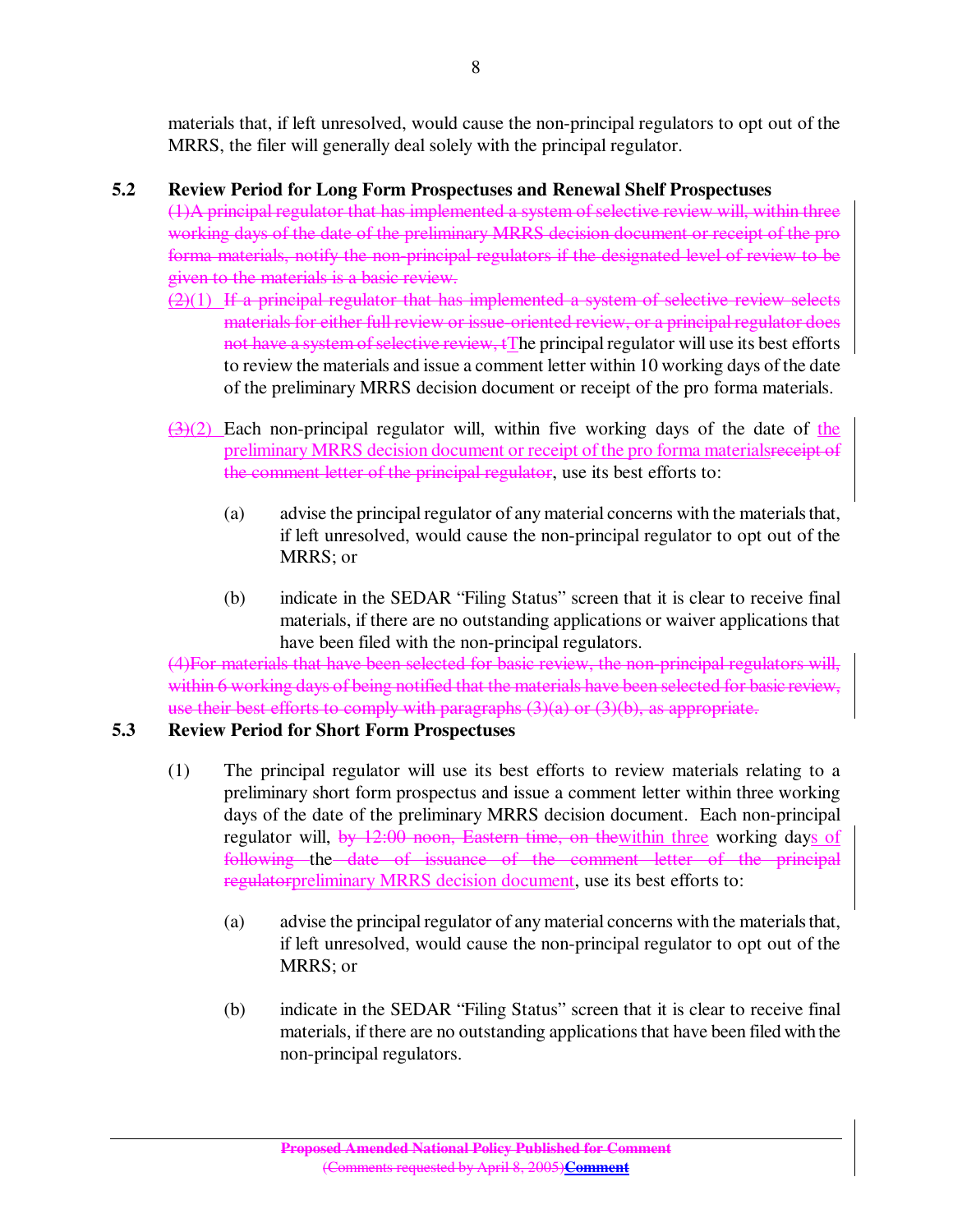- (2) Despite the foregoing, if, in the opinion of the principal regulator, a proposed distribution by way of short form prospectus is too complex to be reviewed adequately within the prescribed time periods, the principal regulator may determine that the time periods applicable to long form prospectuses should apply, and the principal regulator will, within one working day of the filing of the preliminary short form prospectus, so notify the filer and the non-principal regulators. The filer is encouraged to submit a pre-filing to resolve any issues that may cause a delay in the prescribed time periods.
- **5.4 Novel Structure or Issue** If a prospectus is filed for an offering that involves a novel structure or novel issue and the issues were not resolved in a pre-filing with the relevant regulators, the principal regulator may establish a cooperative review process actively involving the non-principal regulators in formulating and resolving the comments. The principles of mutual reliance, in all other respects, will continue to apply. The complexity of the structure or the issue may affect the prescribed review periods.
- **5.5 Form of Response** The filer should provide to the principal regulator written responses to the comment letter issued by the principal regulator.

## **PART 6 OPTING OUT**

- **6.1 Opting Out** A non-principal regulator can opt out of the MRRS for a filing at any time before the principal regulator issues a final MRRS decision document for the materials. The non-principal regulator will provide notice of its decision to opt out to the filer, the principal regulator and the other non-principal regulators by indicating "MRRS - Opt Out" in the SEDAR "Filing Status" screen. The non-principal regulator will at that time provide written reasons for its decision to opt out of the MRRS to the file principal regulator and the other non-principal regulatorsvia SEDAR. The non-principal regulator that has opted out will also advise the principal regulator and the other non-principal regulators of its reasons for opting out. The filer principal regulator will forward the reasons for opting out to the filer and will use its best efforts to resolve opt out issues deal directly-with the filer on behalf of the nonprincipal regulator that has opted out and the filerto resolve any outstanding issues. If the principal regulator is able to resolve these issues with the non-principal regulator that has opted out, the non-principal regulator that has opted out may opt back in. Reasons for opting out will be forwarded to the CSA committee. In the event that the principal regulator is unable to resolve the opt out issues with the non-principal regulator, the principal regulator will issue a final MRRS decision document on behalf of the non-principal regulators that have not opted out. The filer will then deal directly with the non-principal regulator that has opted out to resolve any outstanding issues outside the MRRS.
- **6.2Opting Back In** If the filer and the non-principal regulator are able to resolve their outstanding issues before the principal regulator issues the final MRRS decision document, the nonprincipal regulator may opt back in to the MRRS by notifying the principal regulator, all other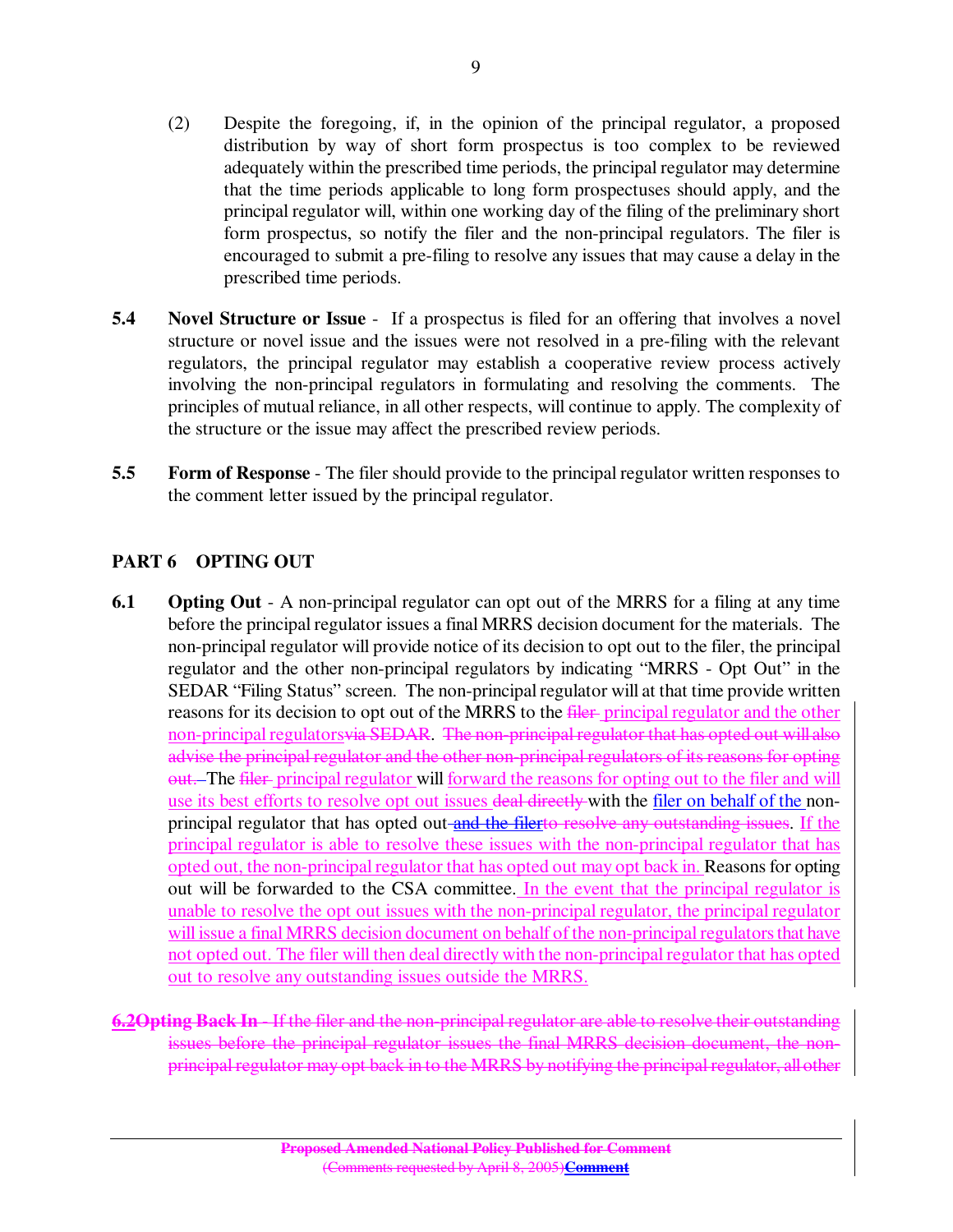non-principalregulators and the filer by indicating "MRRS - Opt Back In - Clear for Final" in the SEDAR "Filing Status" screen.

# **PART 7 MRRS DECISION DOCUMENT**

- **7.1 Effect of MRRS Decision Document** The MRRS decision document evidences that a determination on materials has been made by the principal regulator and the non-principal regulators that have not opted out of the MRRS for the materials.
- **7.2 Conditions to Issuance of Preliminary MRRS Decision Document** The principal regulator will issue a preliminary MRRS decision document if:
	- 1. the principal regulator has determined that acceptable materials have been filed; and
	- 2. the filer has confirmed to the principal regulator in a letter accompanying the materials that, to the best of its knowledge and belief:
		- (a) materials, including all required translations, have been filed with all nonprincipal regulators that have not opted out of the MRRS for the materials;
		- (b) in respect of each jurisdiction in which the materials are filed, the filer hasfiled or delivered all documents required to be filed or delivered under the local securities legislation and is not subject to a cease trade order issued by a local securities regulatory authority;
		- (c) in each jurisdiction in which the securities will be offered to purchasers, at least one underwriter that has signed the certificate is registered, or has filed an application for registration or an application for exemptive relief from the requirement to be registered. If none of the underwriters that has signed the certificate are registered in a jurisdiction in which the distribution is being made but one of the underwriters has filed an application for registration or an application for exemptive relief from the requirement to be registered, that underwriter will file an undertaking with the principal regulator not to solicit in that jurisdiction until the registration or exemption has been obtained; and
		- (d) in the case of distributions to be effected by the filer, the filer is registered in each jurisdiction in which the securities will be offered to purchasers, or has filed an application for registration. If the filer has filed an application for registration in a jurisdiction, the filer willfile an undertaking with the principal regulator not to solicit in that jurisdiction until the registration is obtained.
- **7.3 Form of Preliminary MRRS Decision Document** The preliminary MRRS decision document for a preliminary prospectus will contain the following legend:

*This preliminary mutual reliance review system decision document evidences that*

10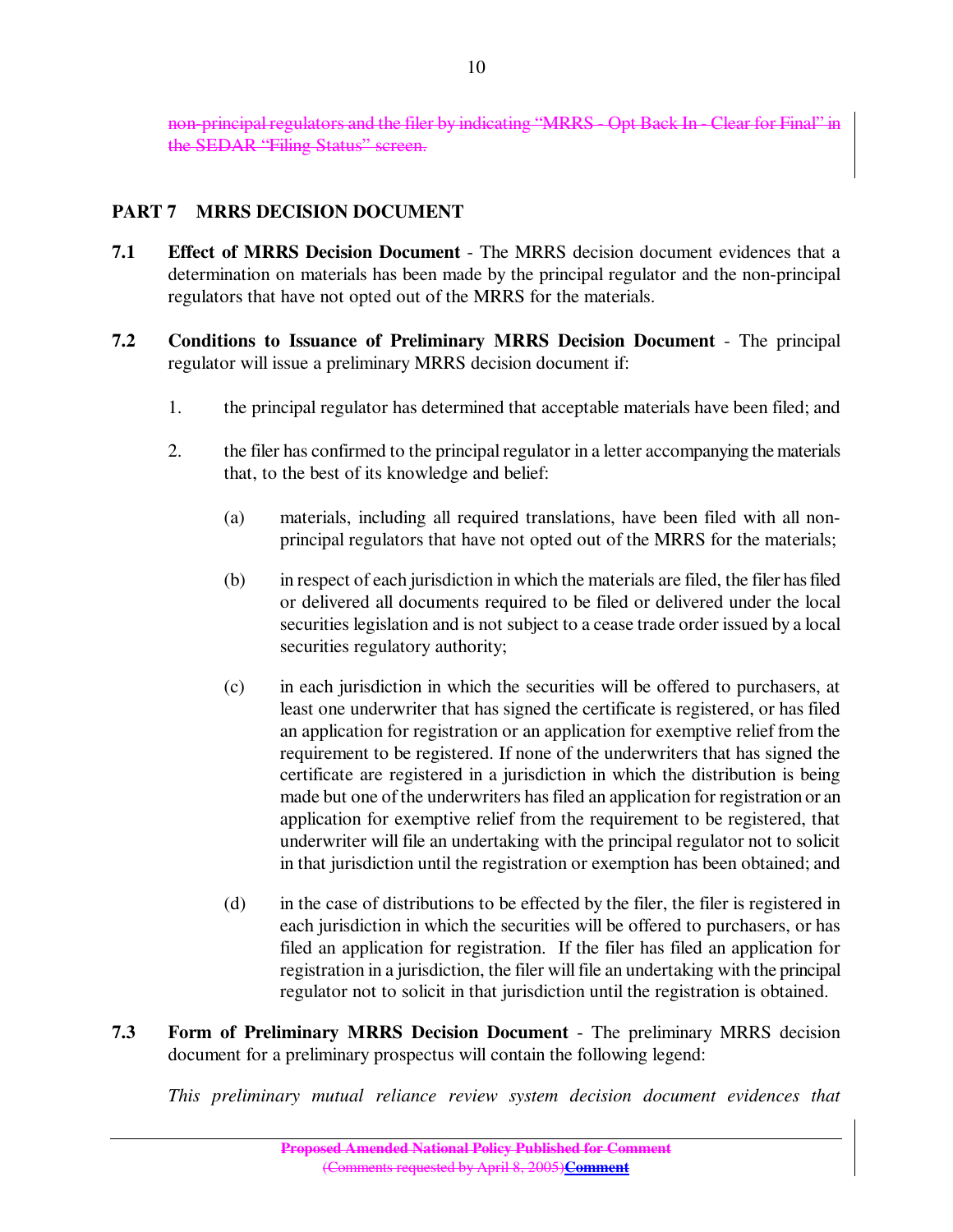*preliminary receipts of the regulators in each of (name of each jurisdiction in which materials have been filed and where the regulator has not opted out of the MRRS for the materials) have been issued.*

- **7.4 Conditions to Issuance of Final MRRS Decision Document for Long Form Prospectus and Renewal Shelf Prospectus** - The principal regulator will issue a final MRRS decision document for a long-form prospectus or a renewal shelf prospectus if:
	- 1. the statutory waiting period between the issuance of a MRRS decision document for preliminary materials and final materials, if applicable, has expired;
	- 2. all non-principal regulators, other than the regulators in New Brunswick, Prince Edward Island, the Yukon Territory, the Northwest Territories and Nunavut, have indicated in the SEDAR "Filing Status" screen that they are "Clear for Final" or have opted out of the MRRS for the filing by indicating "MRRS - Opt Out" in the SEDAR "Filing Status" screen;
	- 3. the principal regulator has determined that acceptable materials have been filed; and
	- 4. the filer has confirmed to the principal regulator in a letter accompanying the materials that, to the best of its knowledge and belief:
		- (a) materials, including all required translations, have been filed with all nonprincipal regulators that have not opted out of the MRRS for the materials;
		- (b) in respect of each jurisdiction in which the materials are filed, the filer hasfiled or delivered all documents required to be filed or delivered under the local securities legislation and is not subject to a cease trade order issued by a local securities regulatory authority;
		- (c) in each jurisdiction in which the securities will be offered to purchasers, at least one underwriter that has signed the certificate is registered or has been exempted from the requirement to be registered;
		- (d) in the case of distributions to be effected by the filer, the filer is registered in each jurisdiction in which the securities will be offered to purchasers; and
		- (e) all necessary relief from applicable securitieslegislation orsecurities directions has been applied for and granted by the principal regulator and non-principal regulators.
- **7.5 Conditionsto Issuance of Final MRRS Decision Document for Short Form Prospectus**-The principal regulator will issue a final MRRS decision document for a short form prospectus if the conditions specified in section 7.4, other than subsection 7.4(1), have been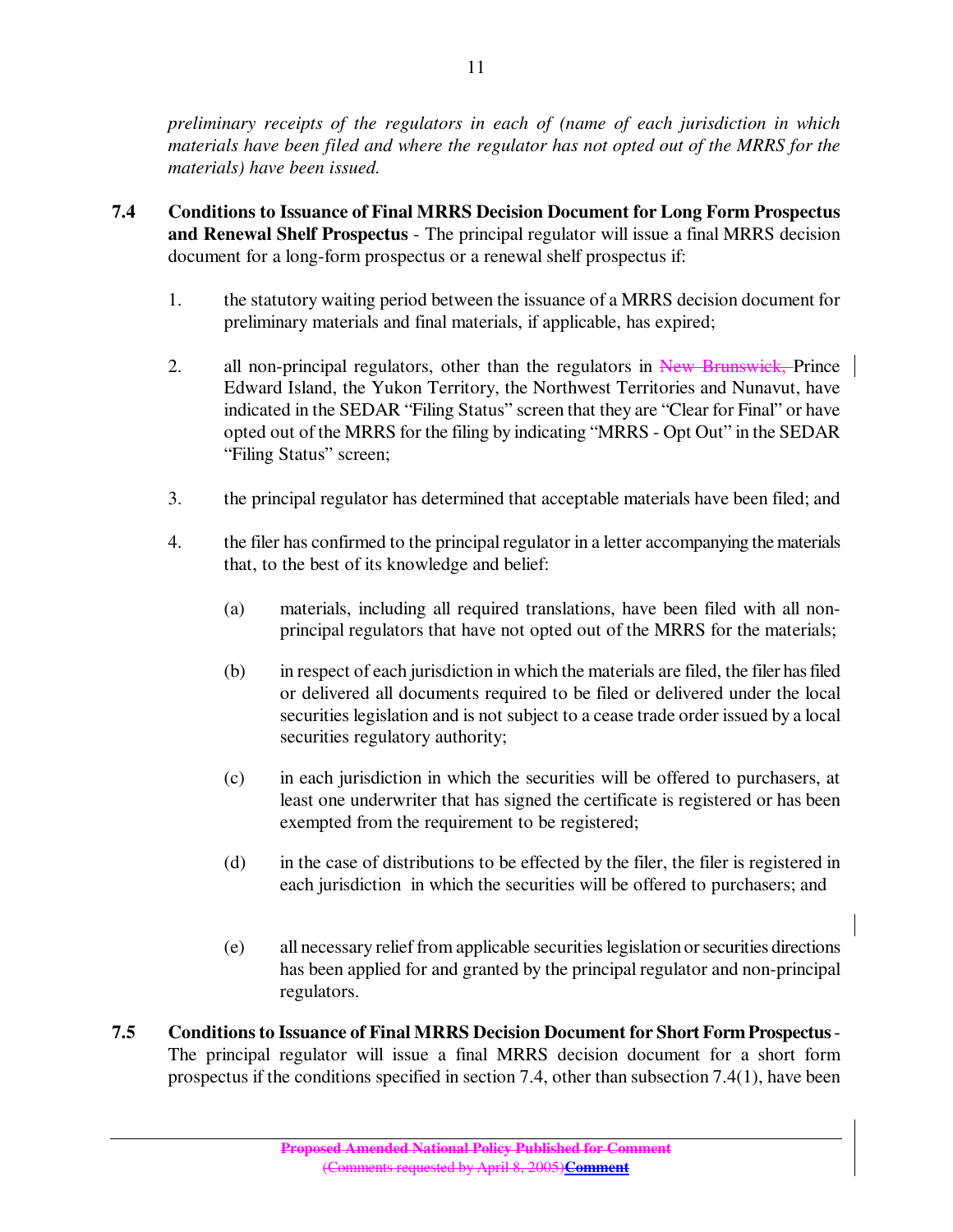met and at least two working days have elapsed from the date of the preliminary MRRS decision document.

**7.6 Form of Final MRRS Decision Document** - The final MRRS decision document for a prospectus will contain the following legend:

> *This final mutual reliance review system decision document evidences that final receipts of the regulators in each of (name of each jurisdiction in which materials have been filed and where the regulator has not opted out of the MRRS for the materials) have been issued.*

- **7.7 Local Decision Document** Despite the issuance of the MRRS decision document, certain non-principal regulators will issue concurrently their own decision documents for materials. In the case of materials filed for a proposed distribution of securities, it is not necessary for a filer to obtain a copy of the local decision document before commencing the distribution of its securities.
- **7.8 Holidays** The principal regulator will issue a MRRS decision document evidencing the receipt of non-principal regulators that are open on the date of the MRRS decision document. The principal regulator will issue a MRRS decision document evidencing the receipt of the remaining non-principal regulators on the next day that the non-principal regulators are open.

#### **7.9Material Issues Raised Late**

- (1) "Material issue" means a potential receipt refusal issue raised by the principal regulator as a result of its review of the materials or raised by the filer as a result of changes made by the filer after a non-principal regulator is clear for final.
- (2) If a material issue is raised after a non-principal regulator has indicated that it is clear for final, the principal regulator may determine that it is not prepared to issue a final MRRS decision document unless such non-principal regulator provides reconfirmation that it is clear for final materials. The principal regulator will submit through SEDAR under "Memo to Regulators - Reconfirmation Requested" a letter identifying the new material issue. The filer should encourage the non-principal regulators to respond to the correspondence of the principal regulator. A nonprincipal regulator, other than the regulators in New Brunswick, Prince Edward Island, the Yukon Territory, the Northwest Territories and Nunavut, that does not provide reconfirmation within five days is considered to have opted out of MRRS.

### **7.107.9 Refusal by Principal Regulator to Issue a Receipt**

(1) If the principal regulator refuses to issue a receipt for materials and therefore refuses to issue a MRRS decision document, it will notify the filer and the non-principal regulators by sending a refusal letter through SEDAR, and the MRRS will no longer apply to the filing. In these circumstances, the filer will dealseparately with the local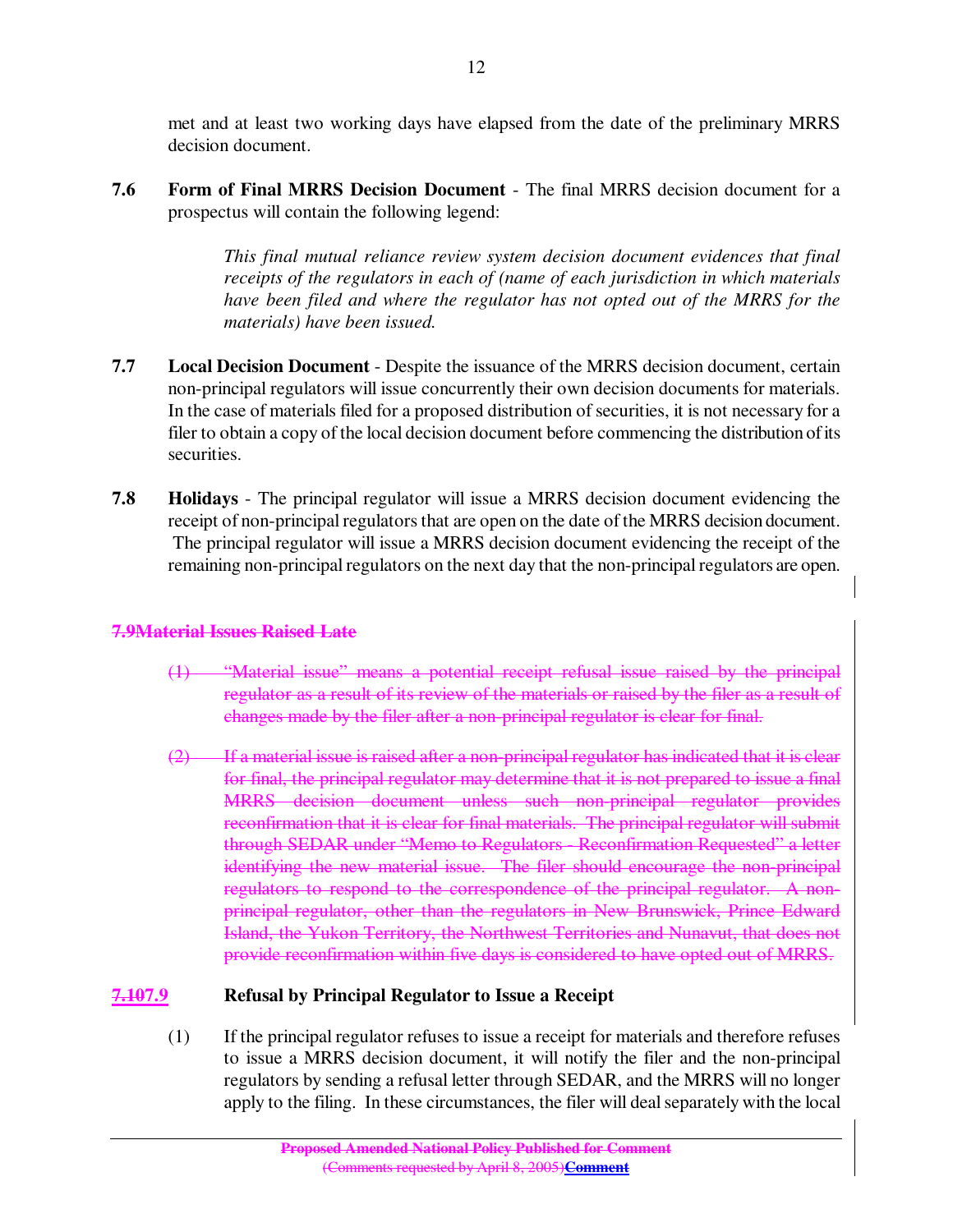securities regulatory authority in each jurisdiction in which the materials were filed, including the principal regulator, to determine if the local securities regulatory authority or regulator in those jurisdictions will issue a local decision document. Filers are cautioned that, once the MRRS is no longer applicable to the materials, each non-principal regulator may conduct its own comprehensive review of the materials.

- (2) To the extent the issues that gave rise to the refusal to issue a MRRS decision document are resolved to the satisfaction of all parties, the filer may request that the MRRS apply once again to the materials.
- **7.117.10 Right to be Heard Following a Refusal** If a filer requests a hearing for a refusal by the principal regulator to issue a receipt, the principal regulator will promptly advise the nonprincipal regulators of the request. The principal regulator will generally hold the hearing, either solely or together with other interested non-principal regulators. The non-principal regulators may make whatever arrangements they consider appropriate, including conducting hearings.

## **PART 8 APPLICATIONS**

- **8.1 Applications** In many instances, certain exemptive relief is required by a filer to enable a filing of materials or to facilitate a distribution of securities under materials filed. The following guidelines may assist a filer in ensuring that the review of materials is not unduly delayed if there is a concurrent application that is not subject to Part 9:
	- 1. The principles of mutual reliance are available to govern the review and disposition of applications that are made in multiple jurisdictions. If the application is to be filed under the MRRS, it should be filed under the applications policy.
	- 2. If the relief requested in the application is a condition to the issuance of a MRRS decision document and if the application is not filed in a timely manner, the issuance of the MRRS decision document may be delayed. In this regard, if an application is filed under the MRRS, filers are referred to the time periods for processing applications as contained in the applications policy.
	- 3. If an application is filed, the filer should indicate in the SEDAR cover page information for the related filing of materials under the field "Application for Exemption Order in", those jurisdictions in which the application is being made. The filer should also indicate in a cover letter accompanying the application that there is a related filing of materials that has either been filed or will be filed.

### **PART 9 PRE-FILINGS AND WAIVER APPLICATIONS**

#### **9.1 General**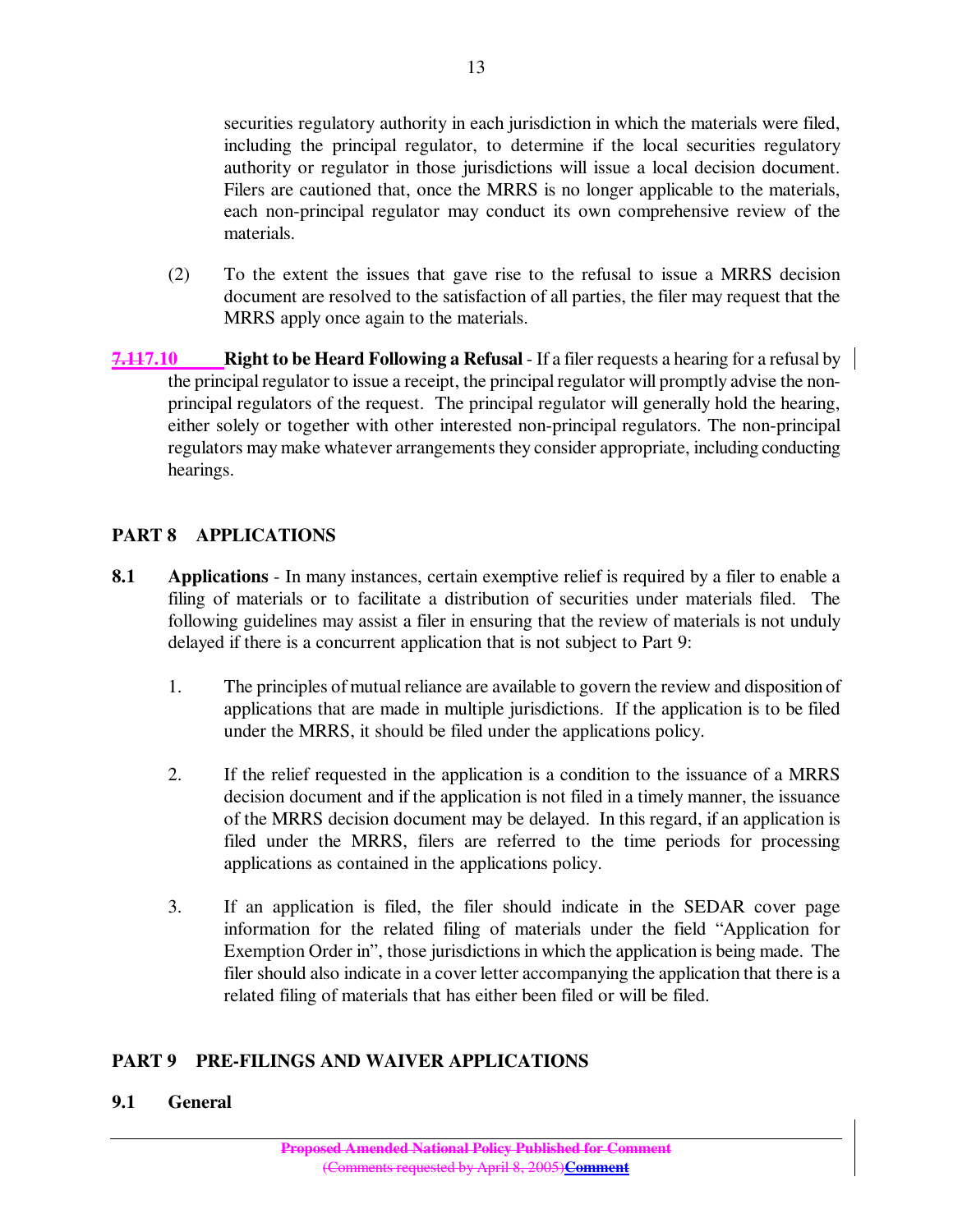- (1) The principles of mutual reliance are available to govern the review of pre-filings and waiver applications that are made in more than one jurisdiction. There may be prefilings and waiver applications where a formal order is required in some jurisdictions while the issuance of a receipt will evidence the required relief in other jurisdictions. This difference among the jurisdictions may create ambiguity about whether a particular pre-filing or waiver application should be made under this policy or the applications policy. In order to free the process of ambiguity, Appendix B contains examples of applications that are dealt with under this Policy.
- (2) If the filer does not require exemptive relief in the jurisdiction of its principal regulator, the filer should select the participating principal regulator in the jurisdiction with which the filer has the next most significant connection to act as the principal regulator for the purposes of the pre-filing or waiver application.
- (3) In a letter accompanying materialsfiled, the filer should describe the subject matter of any pre-filings or waiver applications made to the non-principal regulators and the disposition thereof by the non-principal regulators.
- (4) If the resolution of a pre-filing or waiver application is a condition precedent to the issuance of either a preliminary or final MRRS decision document, filers are reminded to file the pre-filing or waiver application sufficiently in advance of the filing of the related materials to avoid any delay in the issuance of the MRRS decision document.
- (5) Different review procedures apply to those pre-filings and waiver applications filed under the MRRS that are routine and those that raise novel and substantive issues.
- (6) If a pre-filing or waiver application has been filed, the filer should indicate in the SEDAR cover page information for the related filing of materials under the field "Prefiling or Waiver Application", those jurisdictions in which the pre-filing or waiver application has been made. The filer should also indicate in a cover letter accompanying the pre-filing or waiver application that there is a related filing of materials that has either been filed or will be filed.
- **9.2 Procedure for Routine Pre-Filings and Waiver Applications** Except as provided in section 9.3, a pre-filing or waiver application made under the MRRS should be submitted to the principal regulator in the form required by the principal regulator, and the filer will deal directly with the principal regulator to resolve the pre-filing or waiver application.

### **9.3 Procedure for Novel and Substantive Pre-Filings and Waiver Applications**

(1) If the principal regulator determines that a pre-filing or waiver application filed, or to be filed, under the MRRS involves a novel and substantive issue or raises a novel public policy concern: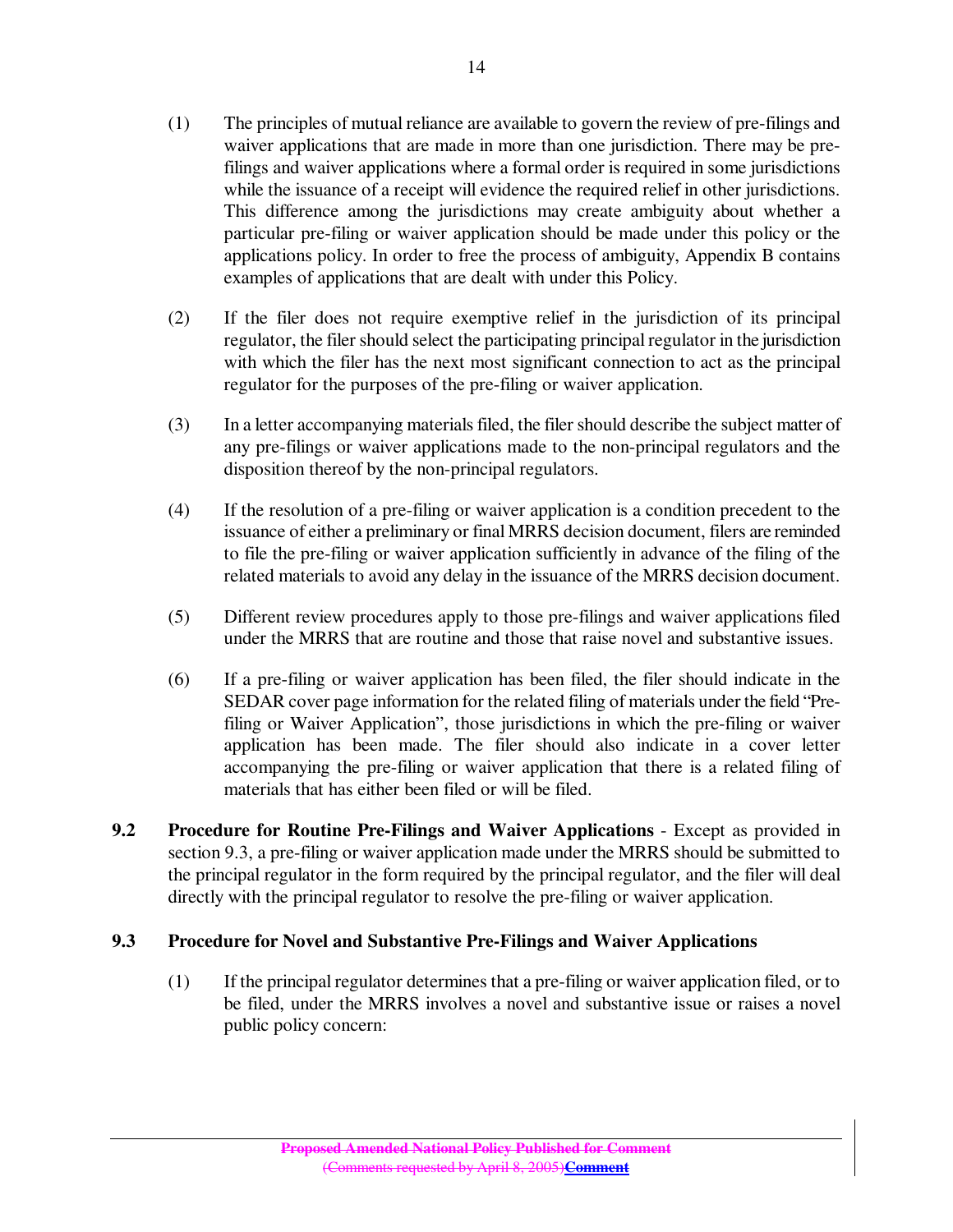- (a) the principal regulator will direct the filer to submit the pre-filing or waiver application in written form to the principal regulator and the non-principal regulators;
- (b) each non-principal regulator will be given five working days from the date of its receipt of the pre-filing or waiver application to forward to the principal regulator and the other non-principal regulators substantive issues that may, if left unresolved, cause the non-principal regulator to opt out of the disposition of the pre-filing or waiver application; and
- (c) the principal regulator will notify all non-principal regulators of its proposed disposition of the pre-filing or waiver application and will give each nonprincipal regulator a reasonable period of time to advise the principal regulator of its disagreement with the proposed disposition of the pre-filing or waiver application before notifying the filer of the disposition. The principal regulator will advise the filer that the disposition of the pre-filing or waiver application represents the disposition by all non-principal regulators other than those that advised the principal regulator of their disagreement with the disposition within the specified period of time. If a non-principal regulator disagrees with the disposition, the principal regulator will use its best efforts filer should deal directly with that non-principal regulator to resolve the outstanding issues with the non-principal regulator that disagrees with the proposed disposition of the pre-filing or waiver application.
- (2) In circumstances where it is apparent to the filer that a proposed pre-filing or waiver application contains a novel public policy issue, the filer is encouraged, for the purpose of accelerating the resolution of the pre-filing or waiver application, to send the pre-filing or waiver application in written form to the non-principal regulators contemporaneously with submitting it to the principal regulator.
- **9.4 Filing of Related Materials** For any materials filed under the MRRS to which a pre-filing or waiver application relates, the filer should include in the cover letter accompanying the materials a description of the subject matter of the pre-filing or waiver application, including the relevant provisions of the securities legislation and securities directions of the principal regulator and each non-principal regulator and the proposed disposition of the pre-filing or waiver application by the principal regulator and, if applicable, any non-principal regulator that disagreed with the disposition by the principal regulator and had an alternative disposition of the pre-filing or waiver application. In the case of a waiver application, the filer should identify the other non-principal regulators from which the requested relief is also needed.
- **9.5 Effect of Related MRRS Decision Document** In the case of a waiver application, the filer should include in the cover letter referred to in section 9.4 a request that the non-principal regulators grant the discretionary relief requested from the principal regulator. The final MRRS decision document will evidence that the principal regulator and the non-principal regulators that have not opted out have granted the discretionary relief requested in the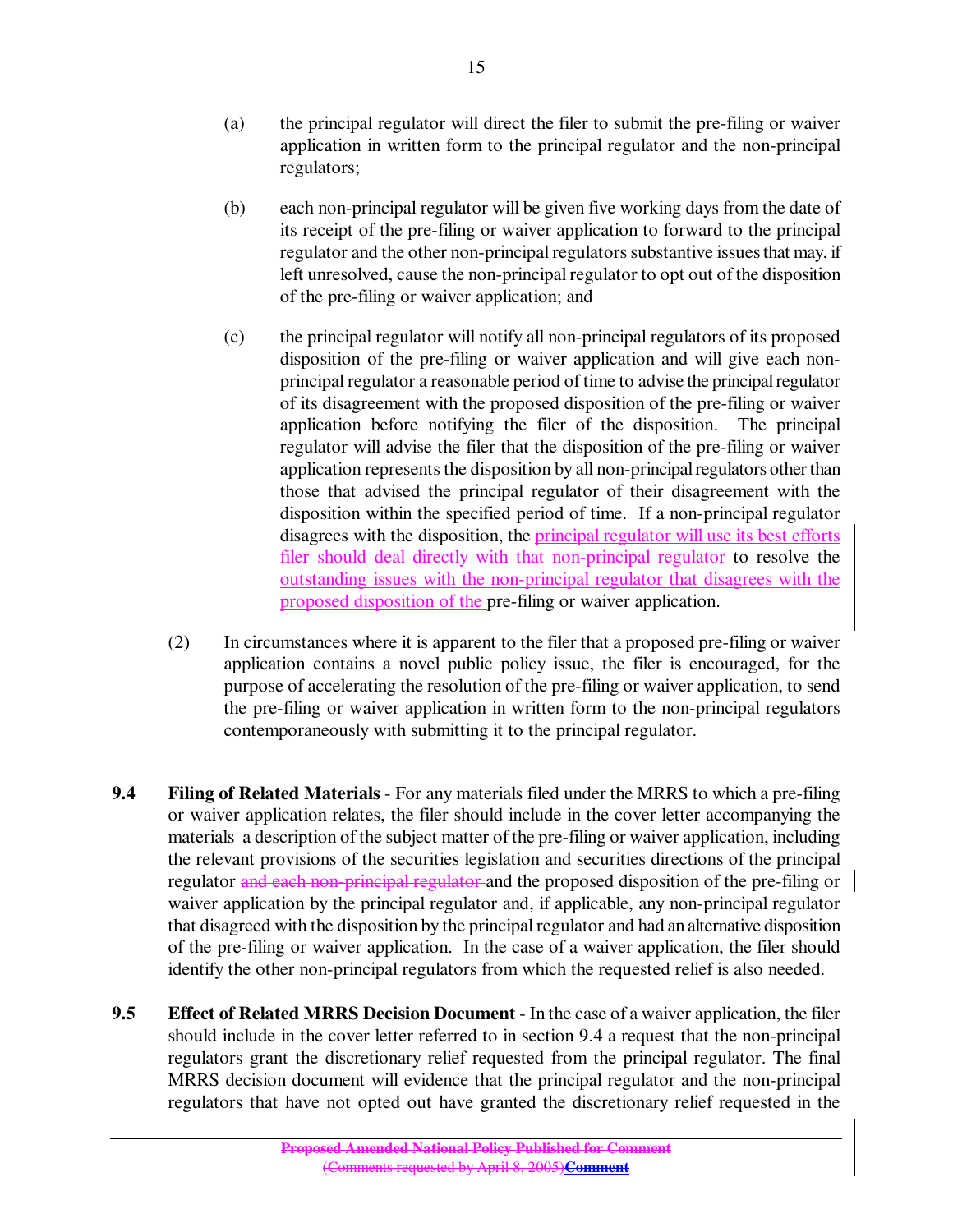waiver application. The securities regulatory authorities of certain jurisdictions will also issue their own local decision documents.

## **PART 10 AMENDMENTS**

#### **10.1 Filing of Amendments**

- (1) Amendment materials should be filed with the principal regulator and the nonprincipal regulators in accordance with Part 4 of this Policy.
- (2) The Securities Act (Québec) provides that the Autorité des marchés financiers must decide to issue or to refuse to issue a receipt for a prospectus amendment, other than a prospectus relating to a continuous distribution, within two working days of filing of the prospectus amendment. If a filer wishes to apply the MRRS to a prospectus amendment, other than a prospectus amendment relating to a continuous distribution that is also filed in the province of Québec, it should include in the cover letter accompanying the prospectus amendment materials statements that:
	- (a) it acknowledges that the Autorité des marchés financiers may be unable to issue a receipt within two working days of the date of receipt of the prospectus amendment and specifically waives any rights it may have to have a receipt issued by the Autorité des marchés financiers within that time frame; and
	- (b) it undertakes to the Autorité des marchés financiers that it will cease the distribution of its securities in Québec until the prospectus amendment MRRS decision document is issued.
- (3) If the filer does not include the statements referred to in subsection (2) in the cover letter accompanying the prospectus amendment materials, the MRRS will not apply to that filing.
- (4) Filers are reminded that local securities legislation in other jurisdictions contain restrictions on distributing securities until the prospectus amendment MRRS decision document is issued**,** as discussed in section 10.9.
- **10.2 Conditions to Issuance of MRRS Decision Document for Preliminary Prospectus** Amendments - The principal regulator will issue a preliminary prospectus amendment MRRS decision document if:
	- 1. the principal regulator has determined that acceptable materials have been filed; and
	- 2. the filer has confirmed to the principal regulator in a letter accompanying the materials that, to the best of its knowledge and belief: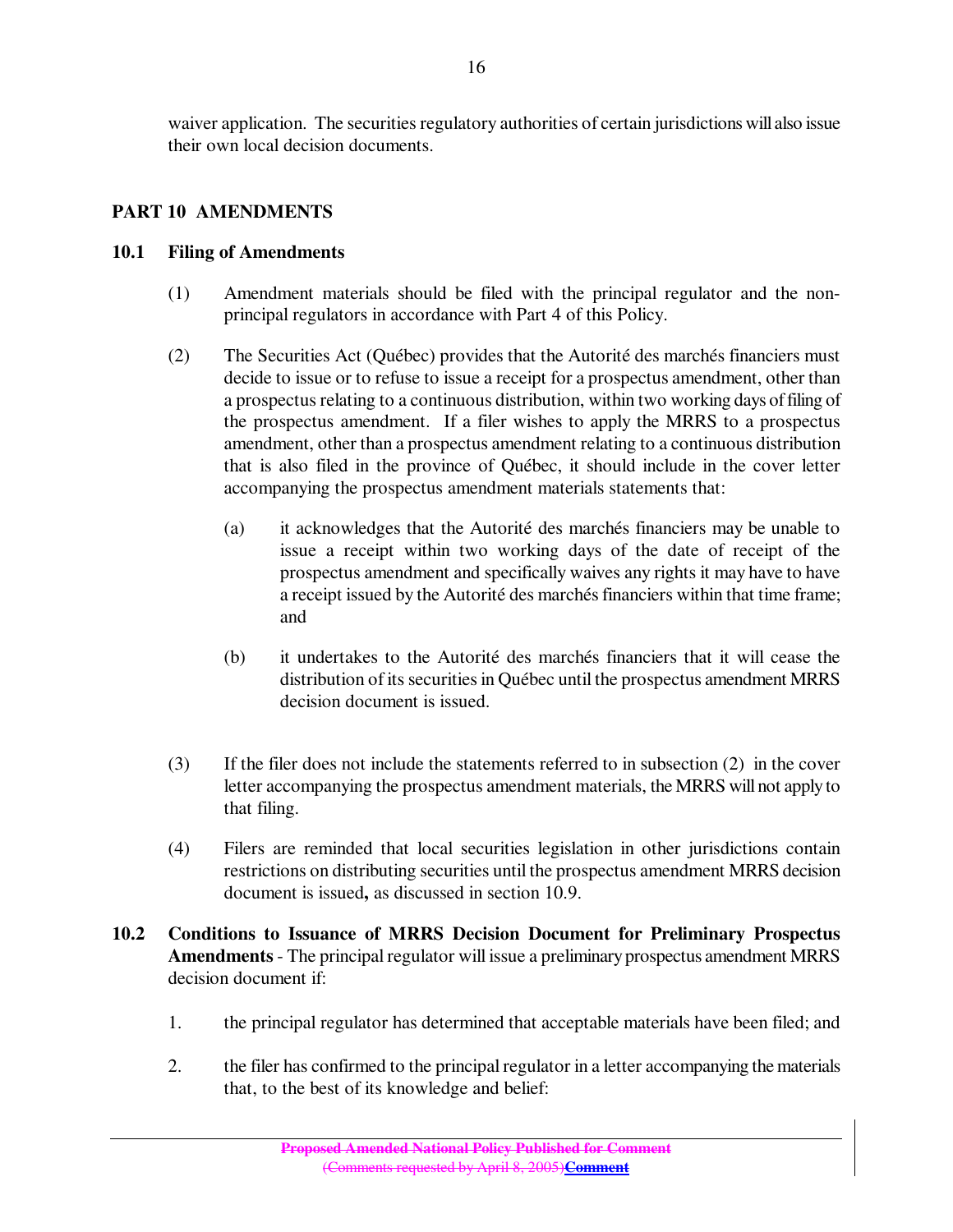- (a) materials, including all required translations, have been filed with all relevant non-principal regulators that have not opted out of the MRRS for the materials;
- (b) in respect of each jurisdiction in which the materials are filed, the filer hasfiled or delivered all documents required to be filed or delivered under the local securities legislation and is not subject to a cease trade order issued by a local securities regulatory authority; and
- (c) if the amendment reflects the removal of an underwriter, the filer has confirmed to the principal regulator that in each jurisdiction in which the securities will be offered to purchasers, at least one underwriter that has signed the certificate is registered, or has filed an application for registration or an application for exemptive relief from the requirement to be registered. If none of the underwriters that has signed the certificate are registered in a jurisdiction in which the distribution is being made but one of the underwriters has filed an application for registration or an application for exemptive relief from the requirement to be registered, that underwriter willfile an undertaking with the principal regulator not to solicit in that jurisdiction until the registration or exemption has been obtained.

### **10.3 Form of MRRS Decision Document for Preliminary Prospectus Amendments**

- (1) The securities legislation and securities directions in force in certain jurisdictions require that a receipt be issued for a preliminary prospectus amendment. The securities legislation and securities directions in force in other jurisdictions do not require that a receipt be issued, and it has been the administrative practice to issue a notice of acceptance of filing for the preliminary prospectus amendment. For the purposes of this Policy, a preliminary prospectus amendment MRRS decision document will evidence that, if applicable, the required receipts or notices of acceptance of filing have been issued by the principal regulator and the non-principal regulators.
- (2) The preliminary prospectus amendment MRRS decision document will contain the following legend:

*This mutual reliance review system decision document evidences that receipts or notices of acceptance of filing of the regulatorsin each of (name of each jurisdiction in which materials have been filed and where the regulator has not opted out of the MRRS for the materials) have been issued.*

### **10.4 Review Period for Preliminary Prospectus Amendments**

(1) If a preliminary prospectus amendment isfiled before the principalregulator issuesits comment letter relating to the preliminary prospectus materials, the principal regulator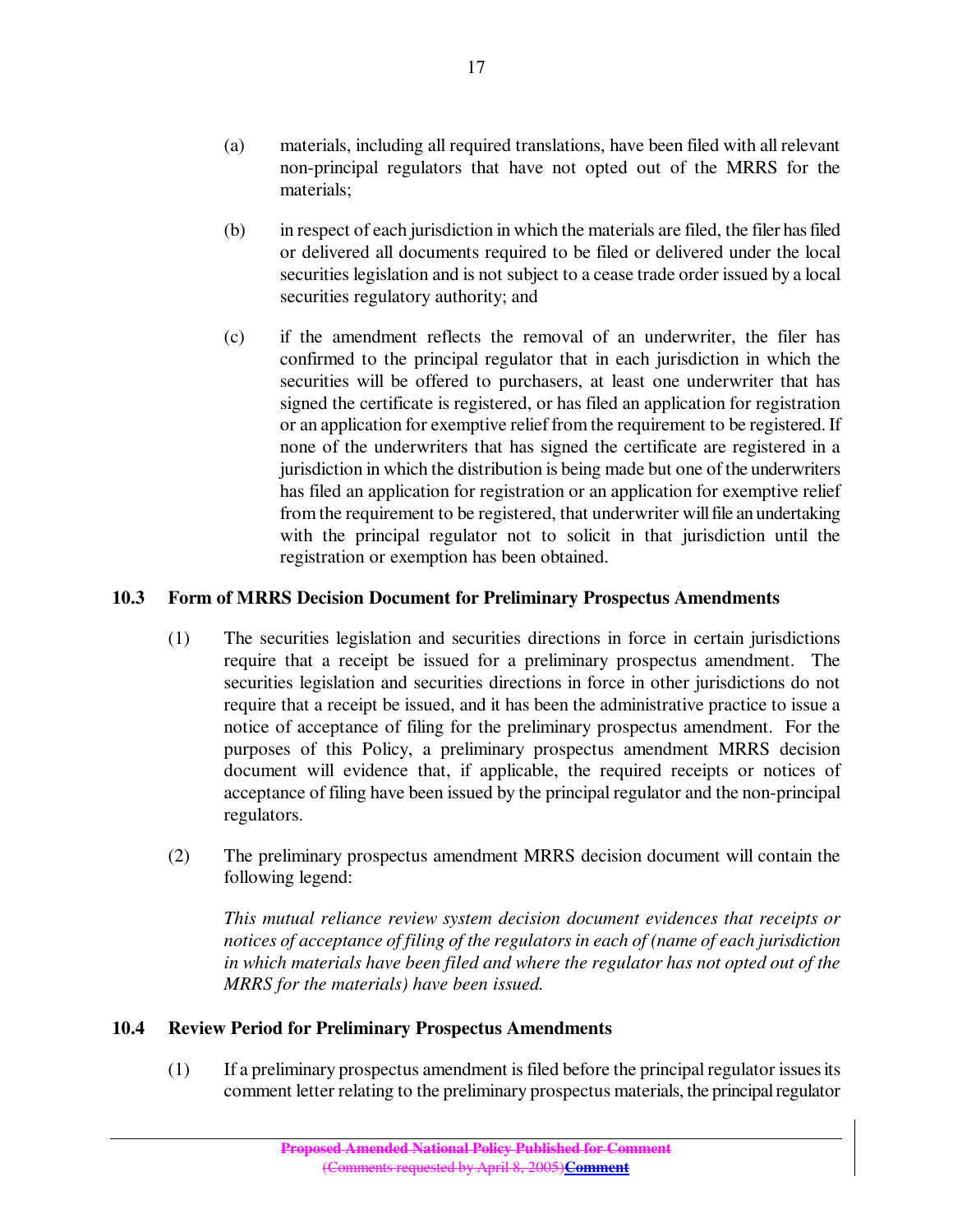may be unable to complete its review of the preliminary materials and issue its comment letter within the time periodsindicated in sections 5.2 and 5.3, as applicable. In this case, the principal regulator will use its best efforts to issue its comment letter on the later of the date that is five working days after the filing of the amendment and the original due date for the comment letter. Similarly, if a preliminary prospectus amendment is filed before the non-principal regulator completes its review described in section  $5.2(2)$  and  $5.3(1)$ , the non-principal regulator may be unable to complete its review within the relevant time periods. In this case, the non-principal regulator will use its best efforts to complete its review on the later of the date that is three working days after the filing of the amendment and the original due date for completing the review.

- (2) If a preliminary prospectus amendment for a preliminary long form prospectusisfiled after the principal regulator has issued its comment letter:
	- (a) the principal regulator will use its best efforts to review the materials and issue a comment letter within three working days of the date of the preliminary prospectus amendment MRRS decision document; and
	- (b) the non-principal regulators will use their best efforts to advise the principal regulator of any material concerns with the materials that, if left unresolved, would cause the non-principal regulator to opt out of the MRRS within the later of three working days of the date of the preliminary prospectus amendment MRRS decision document:

(i)two working days of the date of receipt of the comment letter of the principal regulator relating to the amendment; and

(ii)the expiry of the time period indicated in section 5.2 for review by the non-principal regulator of the preliminary materials.

- (3) If a preliminary prospectus amendment for a preliminary short formprospectusisfiled after the principal regulator has issued its comment letter:
	- (a) the principal regulator will use its best efforts to review the materials and issue a comment letter within two working days of the date of the preliminary prospectus amendment MRRS decision document; and
	- (b) the non-principal regulators will use their best efforts to advise the principal regulator of any material concerns with the materials that, if left unresolved, would cause the non-principal regulator to opt out of the MRRS within two working days of the date of the preliminary prospectus amendment MRRS decision document<del>by the later of</del>:

(i)12:00 noon, Eastern time, on the working day following the date of issuance of the comment letter of the principal regulator relating to the prospectus amendment; and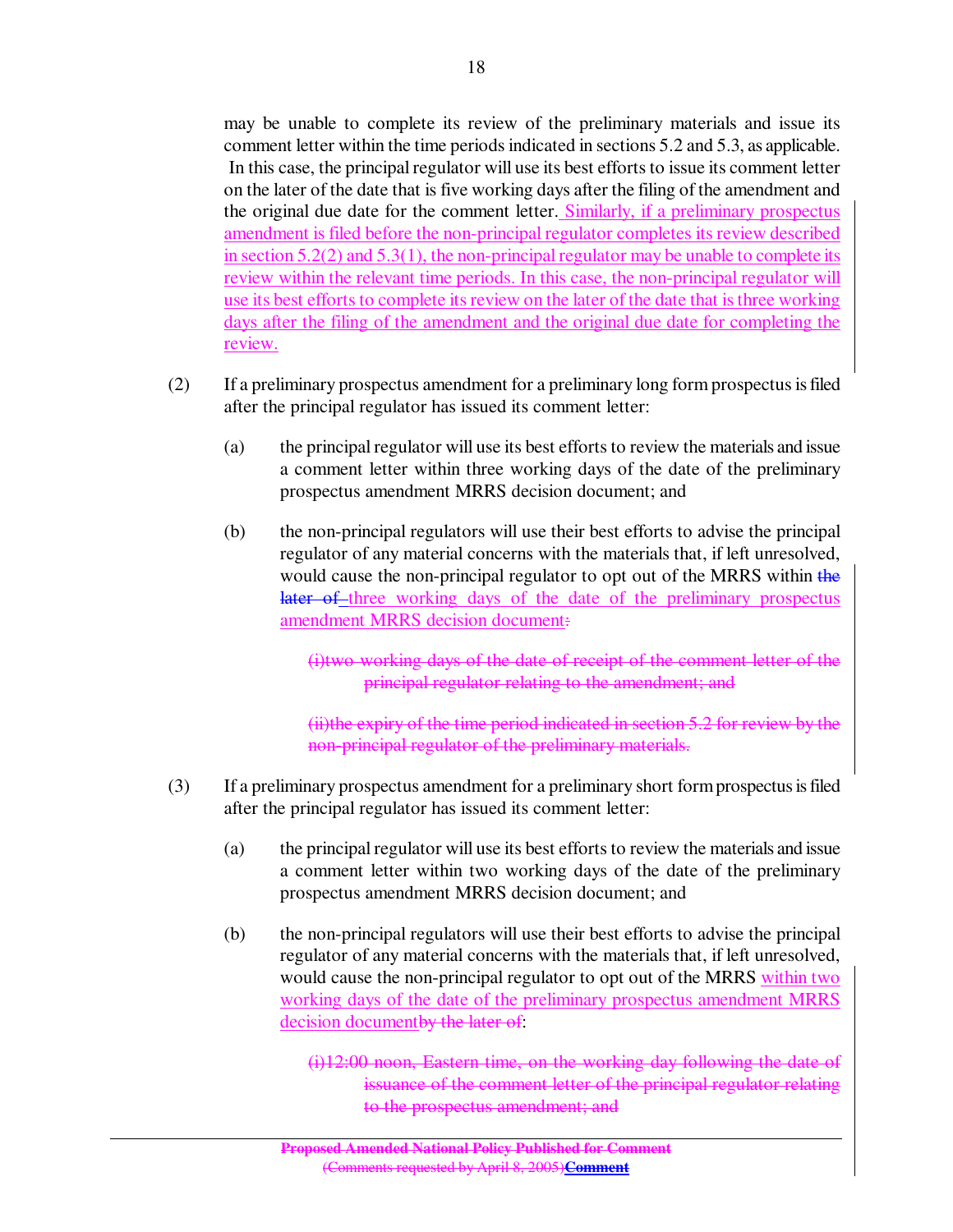#### (ii)the expiry of the time period indicated in section 5.3 for review by the non-principal regulator of the preliminary materials.

(4) The time periods in subsections (2) and (3) may not apply in certain circumstances if it would be more appropriate for the principal regulator and the non-principal regulators to review the amendment materials at a different stage of the review process. For example, the principal regulator and the non-principal regulators may wish to defer review of the amendment materials until after receiving and reviewing the filer's responses to comments already issued in respect of the preliminary materials.

### **10.5 Review Period for Prospectus Amendments**

- (1) If a prospectus amendment to a long form prospectus, including a prospectus for an mutual investment fund, is filed, the principal regulator will use its best efforts to review the materials and to issue a comment letter within three working days of the date of the receipt of the prospectus amendment, and the non-principalregulators will use their best efforts to advise the principal regulator of any material concerns with the materials that, if left unresolved, would cause the non-principal regulator to opt out of the MRRS within two-three working days of the date of the issuance-receipt of the prospectus amendmenteomment letter of the principal regulator.
- (2) If a prospectus amendment to a short form prospectusisfiled, the principalregulator will use its best efforts to review the materials and to issue a comment letter within two working days of the date of the receipt of the prospectus amendment, and the non-principal regulators will use their best efforts to advise the principal regulator of any material concerns with the materials that, if left unresolved, would cause the nonprincipal regulator to opt out of the MRRS by 12:00 noon, Eastern time, on the within two working days following of the date of issuance of the comment letter receipt of the principal regulatorprospectus amendment.
- **10.6 Conditions to Issuance of Prospectus Amendment MRRS Decision Document** The principal regulator will issue a prospectus amendment MRRS decision document if:
	- 1. all comments raised have been resolved to the satisfaction of the principal regulator and, if applicable, any non-principalregulator that has not opted out of the MRRS for the materials;
	- 2. the principal regulator has determined that acceptable materials have been filed;
	- 3. all non-principal regulators, other than the regulators in New Brunswick, Prince Edward Island, the Yukon Territory, the Northwest Territories and Nunavut, have indicated in the SEDAR "Filing Status" screen that they are "Clear for First Amendment to Final" (or "Clear for Second Amendment to Final" or "Clear for Third Amendment to Final" as applicable) or have opted out of the MRRS for the filing by indicating "MRRS - Opt Out" in the SEDAR "Filing Status" screen; and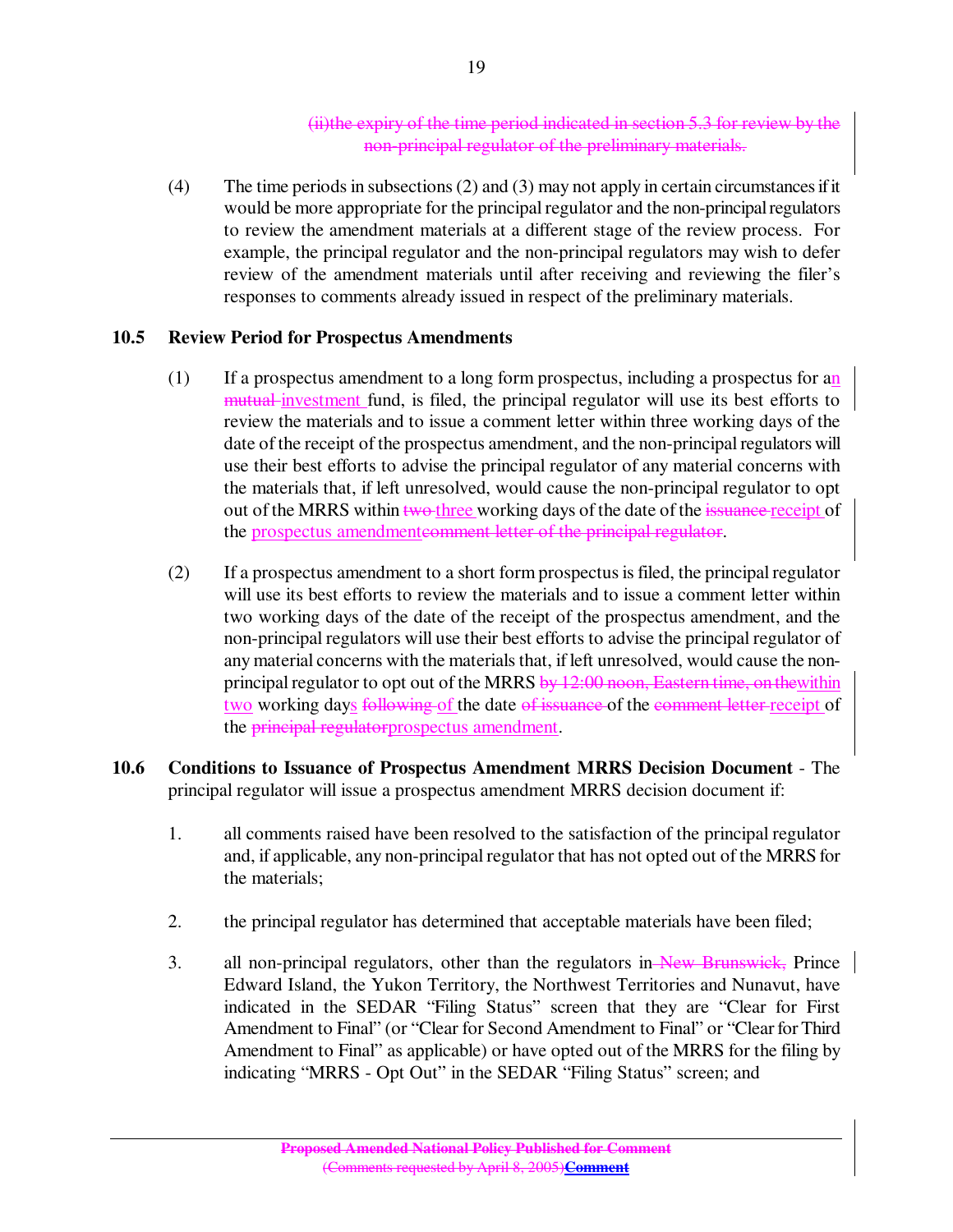- 4. the filer has confirmed to the principal regulator in a letter accompanying the materials that, to the best of its knowledge and belief:
	- (a) materials, including all required translations, have been filed with all nonprincipal regulators that have not opted out of the MRRS for the materials;
	- (b) in respect of each jurisdiction in which the materials are filed, the filer hasfiled or delivered all documents required to be filed or delivered under the local securities legislation and is not subject to a cease trade order issued by a local securities regulatory authority;
	- (c) if the amendment reflects the removal of an underwriter, the filer has confirmed to the principal regulator that in each jurisdiction in which the securities will be offered to purchasers, at least one underwriter that has signed the certificate is registered or has been exempted from the requirement to be registered; and
	- (d) all necessary relief from applicable securities legislation or securities directions has been applied for and granted by the principal regulator and non-principal regulators.

## **10.7 Form of Prospectus Amendment MRRS Decision Document**

- (1) The securities legislation and securities directions in force in different jurisdictions impose different requirements on receipting or accepting amendments. The securities legislation and securities directions in force in certain jurisdictions require that a receipt be issued for any prospectus amendment, whereasthe securitieslegislation and securities directions in force in other jurisdictions do not require that a receipt be issued, and it has been the administrative practice to issue a notice of acceptance of filing for the prospectus amendment. The securities legislation and securities directions in other jurisdictions require that a receipt be issued for a prospectus amendment only where the prospectus amendment is filed for the purpose of distributing securities in addition to the securities previously disclosed in the related prospectus. For the purposes of this Policy, a prospectus amendment MRRS decision document will constitute confirmation that, if applicable, the required receipts or notices of acceptance of filing have been issued by the principal regulator and the nonprincipal regulators.
- (2) The prospectus amendment MRRS decision document will contain the following legend:

*This mutual reliance review system decision document evidences that receipts or notices of acceptance of filing of the regulatorsin each of (name of each jurisdiction in which materials have been filed and where the regulator has not opted out of the MRRS for the materials) have been issued.*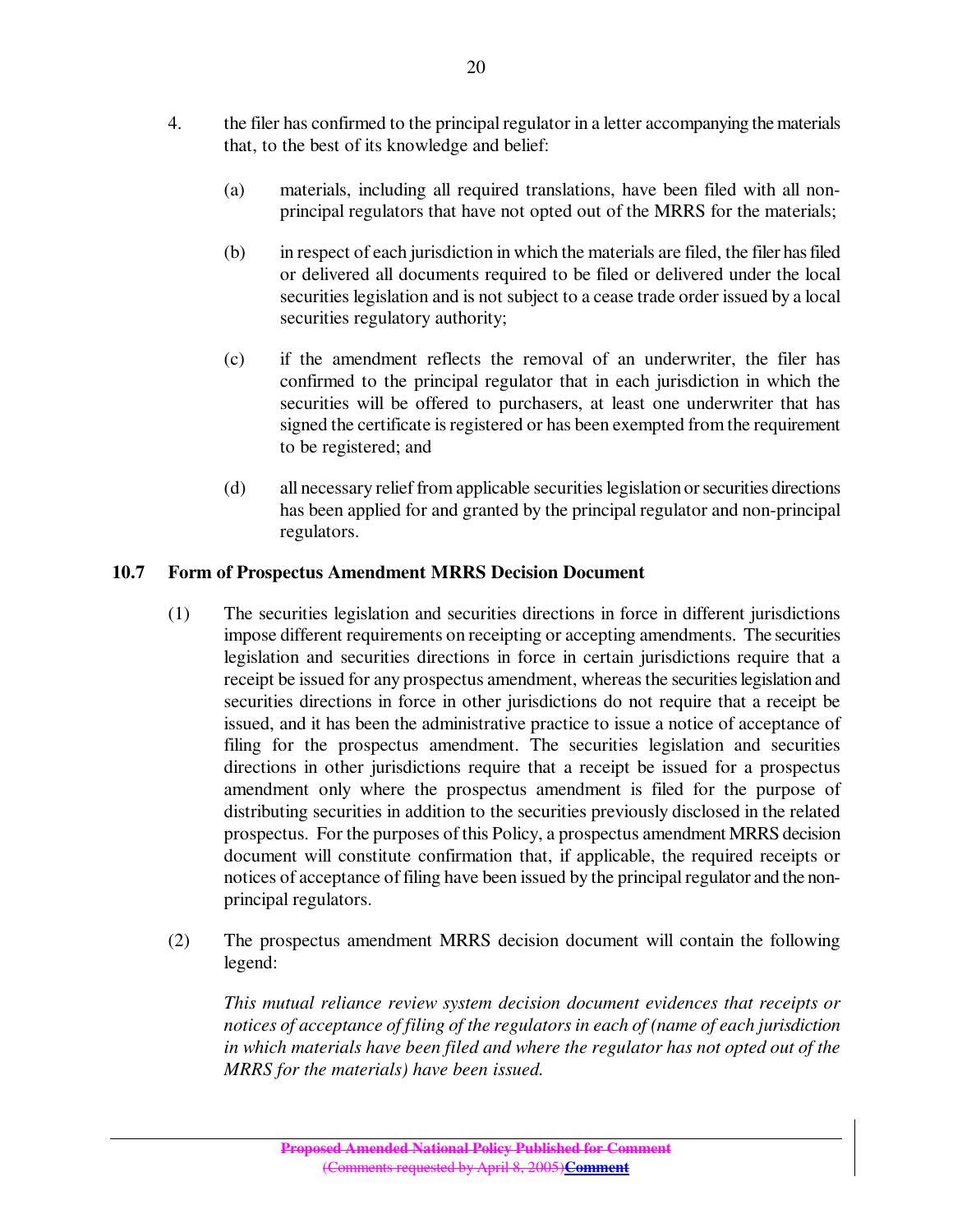**10.8 Local Decision Document** - Despite the issuance of the MRRS decision document, certain non-principal regulators will issue concurrently their own decision documents for amendments. In the case of prospectus amendments, it is not necessary for a filer to obtain a copy of the local decision document before recommencing the distribution of its securities.

## **10.9 Other Requirements**

- (1) Filers are reminded that the securities legislation and securities directions in force in certain jurisdictions require that where an amendment has been filed for the purposes of distributing securities in addition to the securities previously disclosed in the prospectus, the additional distribution will not be proceeded with for a specified period of time.
- (2) Filers are also reminded that the securities legislation and securities directions of certain jurisdictions provide that, except in certain circumstances with the written permission of a designated person, a distribution or additional distribution must not proceed until a receipt for a prospectus amendment is issued.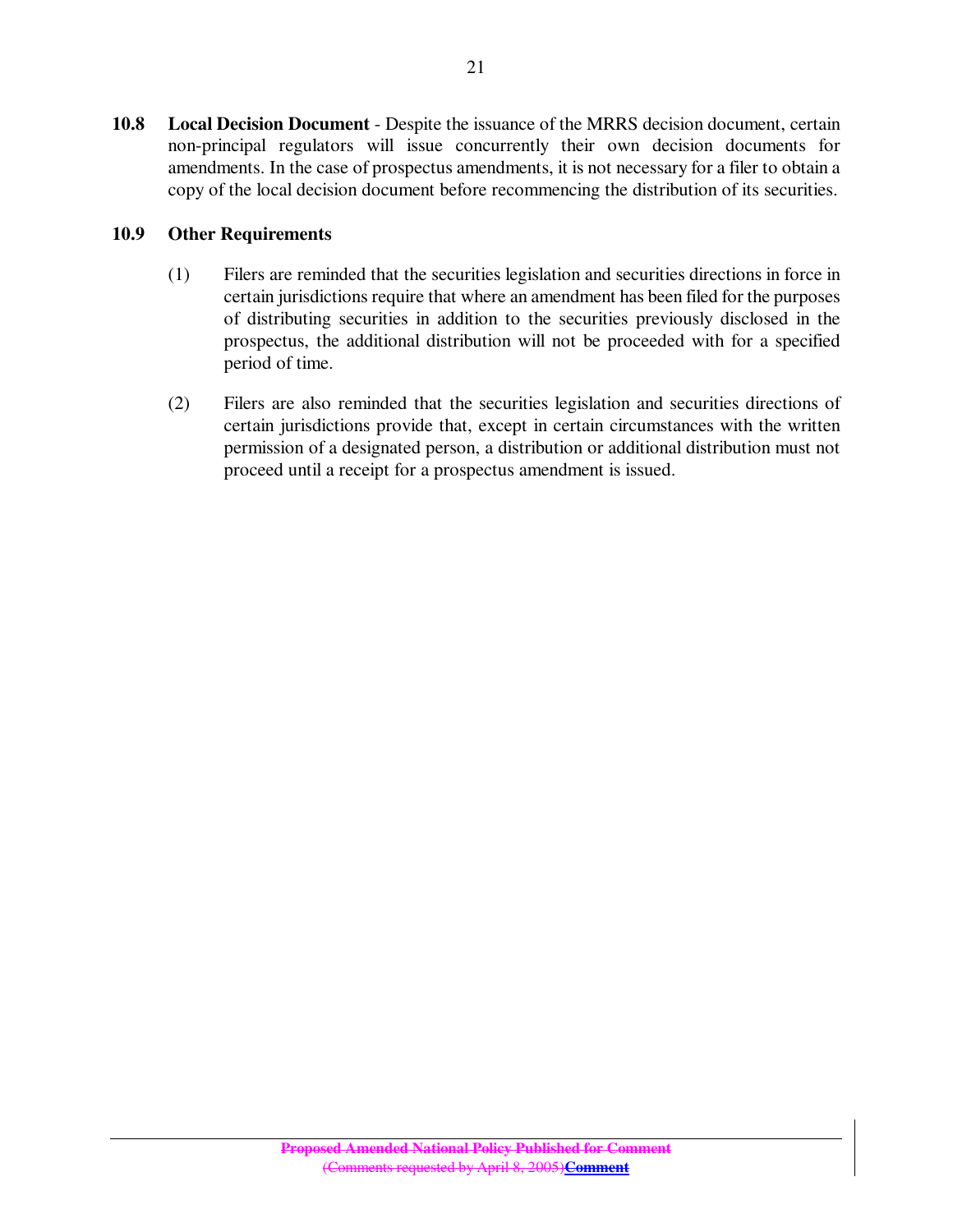### **APPENDIX A**

## **MATERIALS REQUIRED TO BE FILED UNDER NATIONAL POLICY 43-201**

The attached lists of documents, as varied in accordance with the following guidance, are those required to be filed or delivered under each category of filing to which the Policy applies.

The following guidance applies to all filings of materials under the MRRS:

- 1. Where a filing is to be made in the province of Québec, a French language version of the following documents must also be filed:
	- (a) the preliminary prospectus and the prospectus; and
	- (b) any amendment to a preliminary prospectus and any amendment to a prospectus.

The French language versions of all documents incorporated by reference, if not previously filed, must be filed at the time of filing of a preliminary short form prospectus.

2. The attached lists do not refer to the applicable filing and distribution fees required by the securities regulatory authorities. The filer should consult the fee schedules of the relevant securities legislation for the applicable fees.

For filers that are permitted to file materials in paper form under National Instrument 13-101, *System for Electronic Document Analysis and Retrieval (SEDAR)*, the payment of fees should be made by cheque payable as follows:

British Columbia - British Columbia Securities Commission Alberta - Alberta Securities Commission Saskatchewan - Minister of Finance Manitoba - Minister of Finance Ontario - Ontario Securities Commission Québec - Autorité des marchés financiers New Brunswick - Minister of FinanceNew Brunswick Securities Commission Nova Scotia - Minister of Finance Prince Edward Island - Provincial Secretary Newfoundland and Labrador - Newfoundland and Labrador Exchequer Account Northwest Territories - Government of the Northwest Territories Yukon Territory - Government of Yukon Nunavut - Nunavut Securities Registry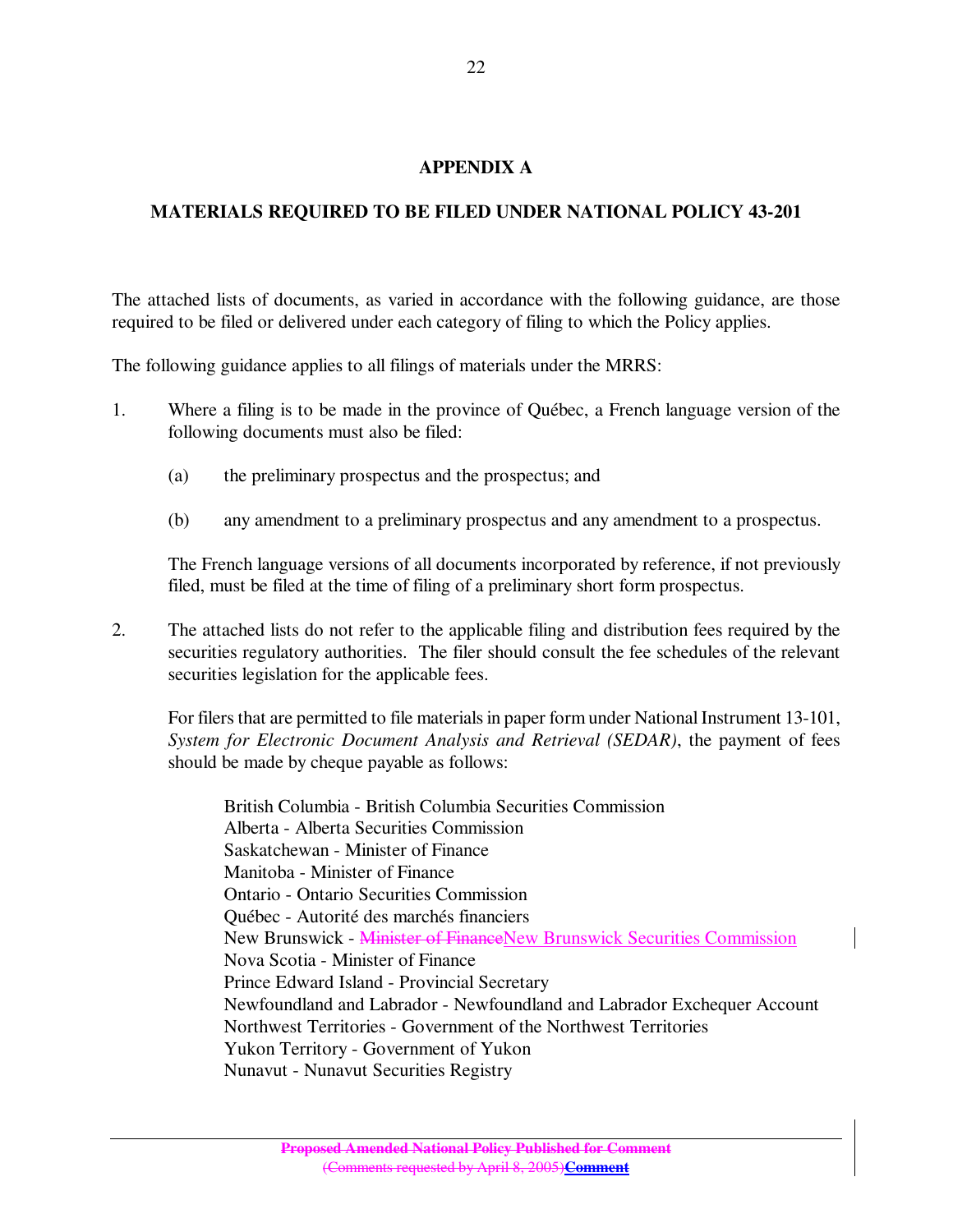In all other cases, payment of filing fees should be transmitted electronically through SEDAR.

- 3. Additional filing requirements apply to certain types of offerings such as offerings using the shelf offering procedures (National Instrument 44-102), the post-receipt pricing procedures (National Instrument 44-103) or the multijurisdictional disclosure system (National Instrument 71-101). Reference should be made to the applicable provisions of national or local rules or policies for any additional filing requirements or procedures.
- 4. **[Further filing requirements for British Columbia are contained in BC Policy 41-601.]**
- 5. Further filing requirementsfor Alberta, for filings not filed in compliance withOSC41-501 or NI 44-101, are contained in ASC Policy 4.7.
- 6. Further filing requirements for Québec are contained in local securities legislation and local securities directions.
- $74.$  Where the attached requirements refer to personal information regarding directors, executive officers and promoters of the filer, the filer should provide, for each director and executive officer of the filer and for each promoter of the filer (or in the case where the promoter is not an individual, for each director and executive officer of the promoter) the following information for security check purposes:
	- (i) full name (including any previous name(s) if any);
	- (ii) position with or relationship to the issuer;
	- (iii) employer's name and address, if other than the issuer;
	- (iv) full residential address;
	- (v) date and place of birth; and
	- (vi) citizenship.

For any of the above noted individuals with a residential address outside of Canada, the filer should provide the following additional information:

- (i) previous address(es) (5 year history);
- (ii) dates residing in foreign country;
- (iii) height and weight;
- (iv) eye colour;
- (v) hair colour; and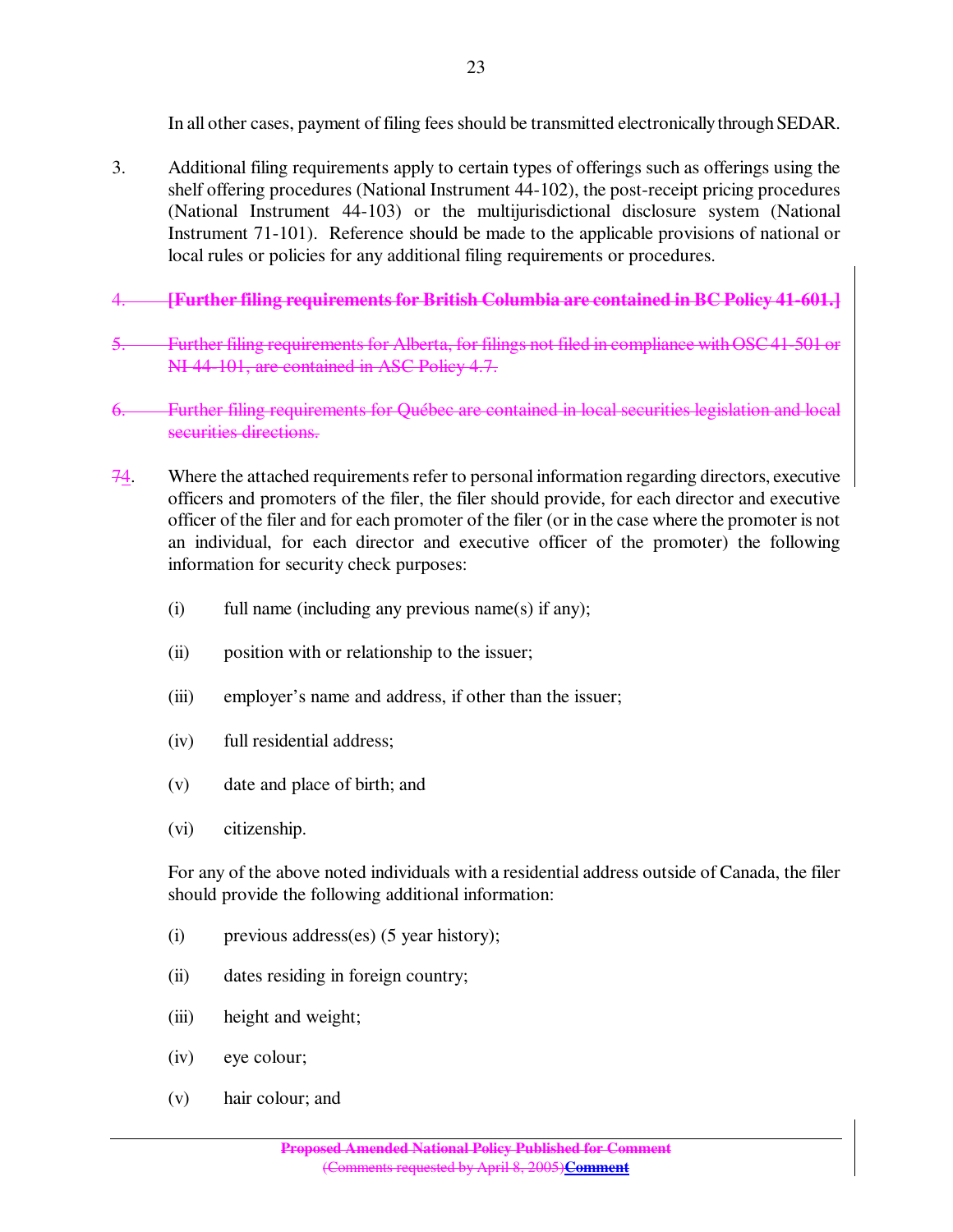(vi) passport nationality and number.

Where the offering is made under the provisions of NI 44-101, a completed authorization form as per Appendix A of NI 44-101, "Authorization of Indirect Collection of Personal Information" must be filed. Where the offering is made under the provisions of OSC 41-501 a completed Form 41-501F2 "Authorization of Indirect Collection of Personal Information" must be filed. Where the offering is made in Québec under the provisions of Q-28, a completed form as per Appendix A of Q-28, *Authorization of Indirect Collection of Personal Information,* must be filed.

Where Saskatchewan, Manitoba or Nova Scotia is principal regulator, a RCMP GRC Securities Fraud Information Centre Request Form #2674 (89-07) must be filed. In connection with the filing of an initial public offering prospectus: (i) where Québec is principal regulator, a Form 4 under the Regulation concerning securities made under the Securities Act (Québec) must be filed; and (ii) where British Columbia is principal regulator, the filer must file the personal information form required by BC Policy 41-601.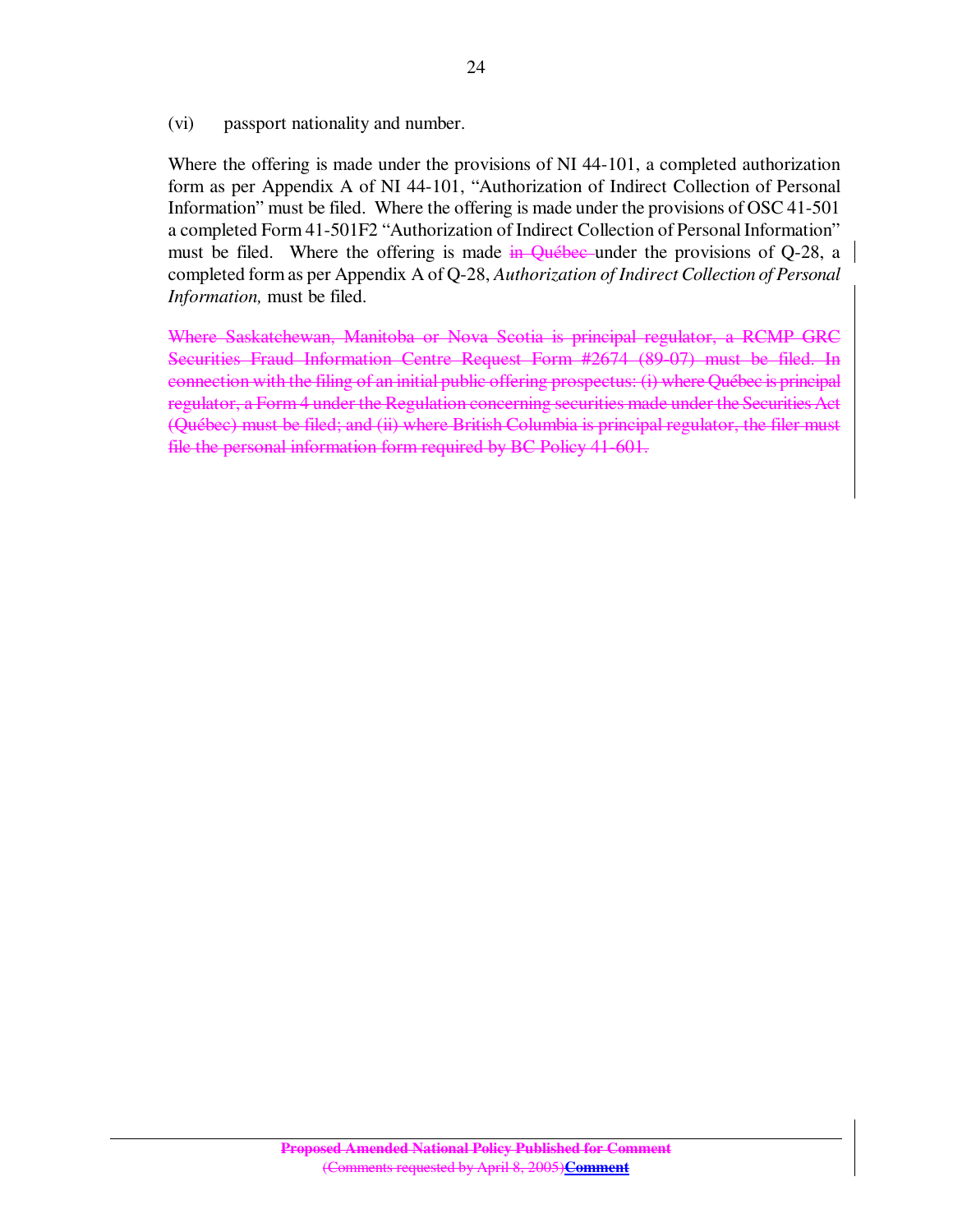### **PRELIMINARY OR PRO FORMA LONG FORM PROSPECTUS**

An issuer that files a preliminary prospectus or a *pro forma* prospectus pursuant to OSC 41-501 or, in Québec pursuant to Q-28, shall file and/or deliver the documents required to be filed and/or delivered as set out in Section 13.2 of OSC 41-501 or, in Québec as set out in Section 13.2 of Q-28, along with:

- 1. Filing fees; and
- 2. A letter to the principal regulator prepared in accordance with section 7.2.2 of the Policy.

Issuers filing prospectuses and pro forma prospectuses outside Québec in accordance with OSC 41- 501 will satisfy requirements in other jurisdictions governing the form and content of a long form prospectus and the accompanying filings and deliveries to the Commissions. Issuers should consult local rules or orders for details.

Issuers not filing in accordance with OSC 41-501 or, in Québec pursuant to Q-28, should look to local requirements to determine documents to be filed and/or delivered but in all cases should include the items set out in #1 and #2 above.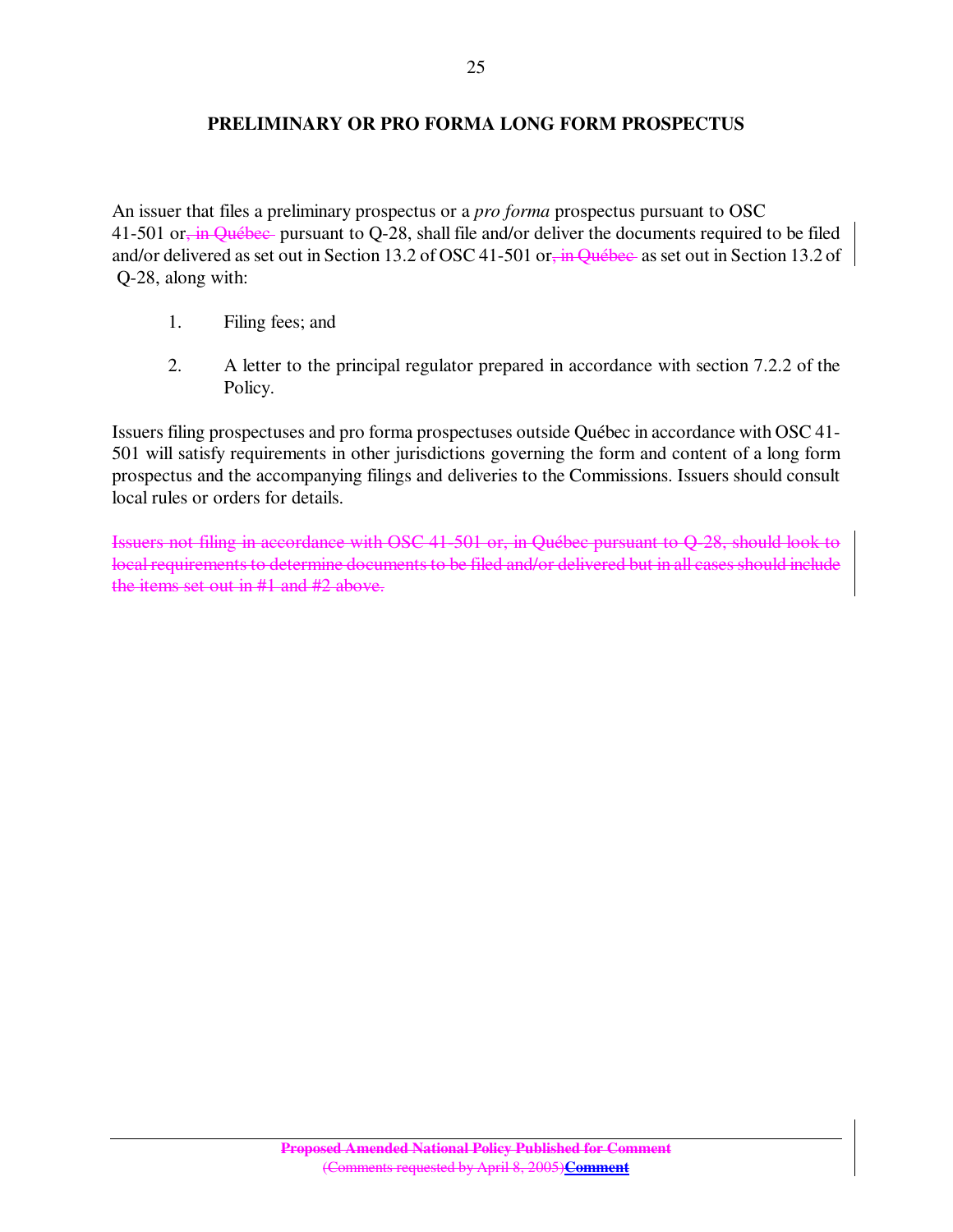## **FINAL LONG FORM PROSPECTUS**

An issuer that files a final prospectus pursuant to OSC 41-501 or, in Québec pursuant to Q-28, shall file and/or deliver the documents required to be filed and/or delivered as set out in Section 13.3 of OSC 41-501 or, in Québec as set out in Section 13.3 of Q-28, along with:

- 1 Filing fees and other applicable fees including participation fees; and
- 2. A letter to the principal regulator prepared in accordance with section 7.4.4 of the Policy.

Issuers filing prospectuses and pro forma prospectuses outside Québec in accordance with OSC 41- 501 will satisfy requirements in other jurisdictions governing the form and content of a long form prospectus and the accompanying filings and deliveries to the Commissions. Issuers should consult local rules or orders for details.

Issuers not filing in accordance with OSC 41-501 or, in Québec pursuant to Q-28, should look to local requirements to determine documents to be filed and/or delivered but in all cases should include the items set out in #1 and #2 above.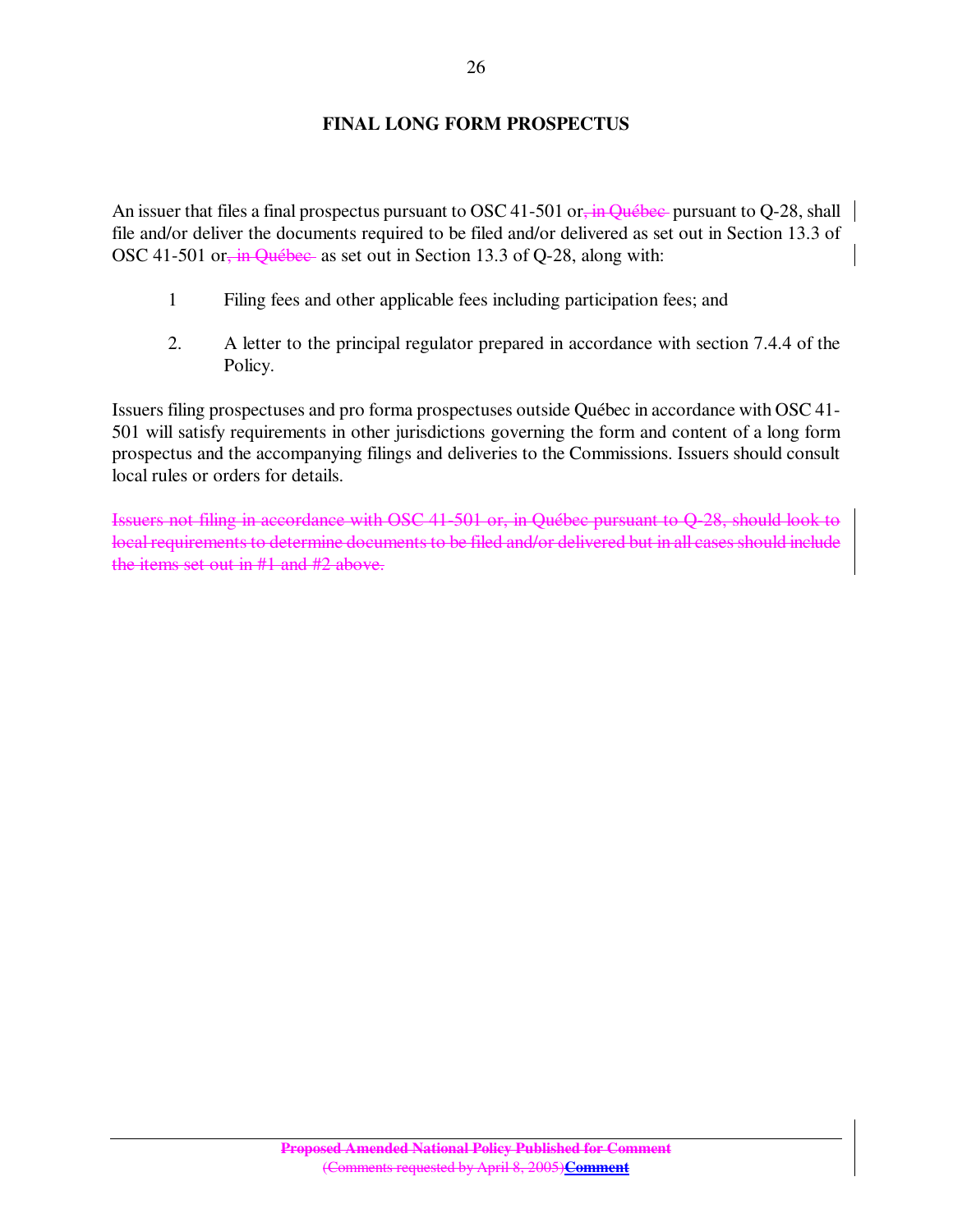### **PRELIMINARY SHORT FORM PROSPECTUS**

An issuer that files a preliminary short form prospectus pursuant to NI 44-101 shall file and/or deliver the documents required to be filed and/or delivered as set out in Section 4.2 of that instrument along with:

- 1. Filing fees; and
- 2. A letter to the principal regulator prepared in accordance with section 7.2.2 of the Policy.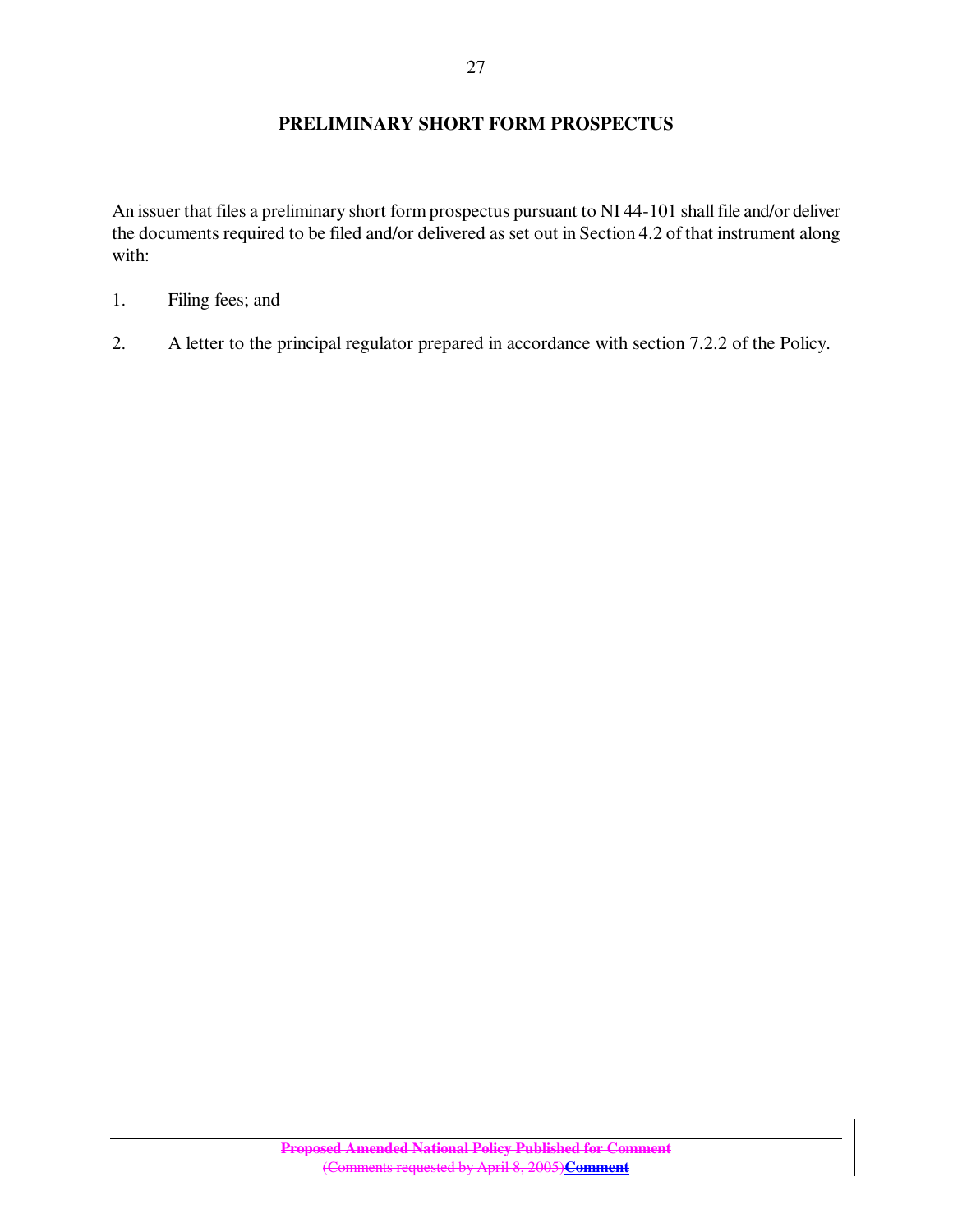## **FINAL SHORT FORM PROSPECTUS**

An issuer that files a final short form prospectus pursuant to NI 44-101 shall file and/or deliver the documents required to be filed and/or delivered as set out in Section 4.3 of that Instrument along with:

- 1. Filing fees and other applicable fees including participation fees; and
- 2. A letter to the principal regulator prepared in accordance with section 7.4.4 of the Policy.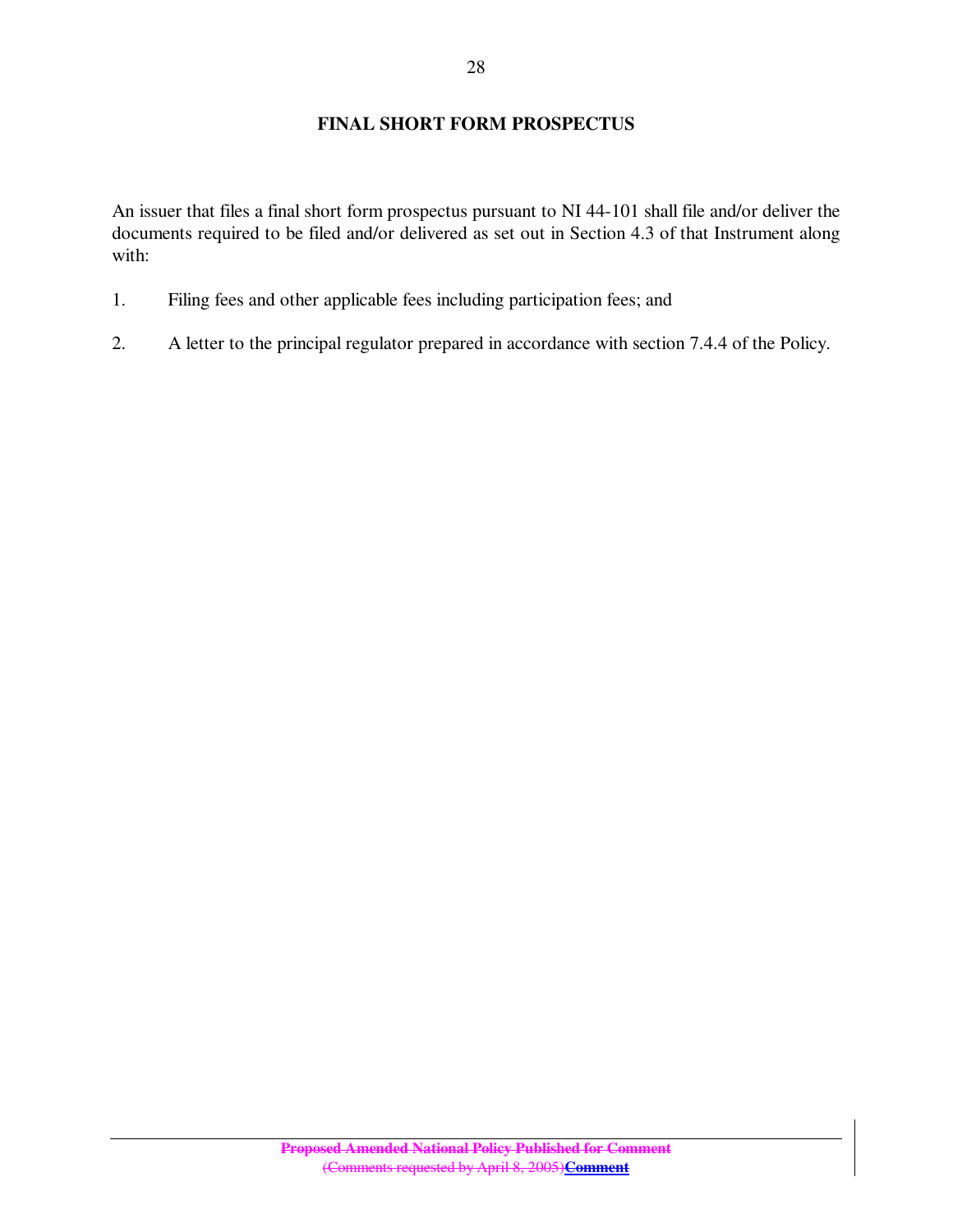### **AMENDMENTS TO PRELIMINARY PROSPECTUS AND PROSPECTUS (SHORT FORM AND LONG FORM)**

An issuer that files an amendment pursuant to OSC 41-501 or, in Ouébec- pursuant to O-28, or pursuant to NI 44-101, shall file and/or deliver the documents required to be filed and/or delivered as set out in section 13.7 of OSC 41-501, section 13.6 of Q-28 or section 5.3 of NI 44-101, respectively, along with:

- 1. Filing fees;
- 2. A letter prepared in accordance with section 10.1(2) of the Policy, if applicable; and
- 3. A letter to the principal regulator:
	- (a) for a preliminary prospectus amendment, prepared in accordance with section 10.2.2 of the Policy; or
	- (b) for a prospectus amendment, prepared in accordance with section 10.6.4 of the Policy.

Issuers not filing in accordance with OSC 41-501 or, in Québec pursuant to Q-28, or NI 44-101 should look to local requirements to determine documents to be filed and/or delivered but in all cases should include the items set out in #1, #2 and #3 above.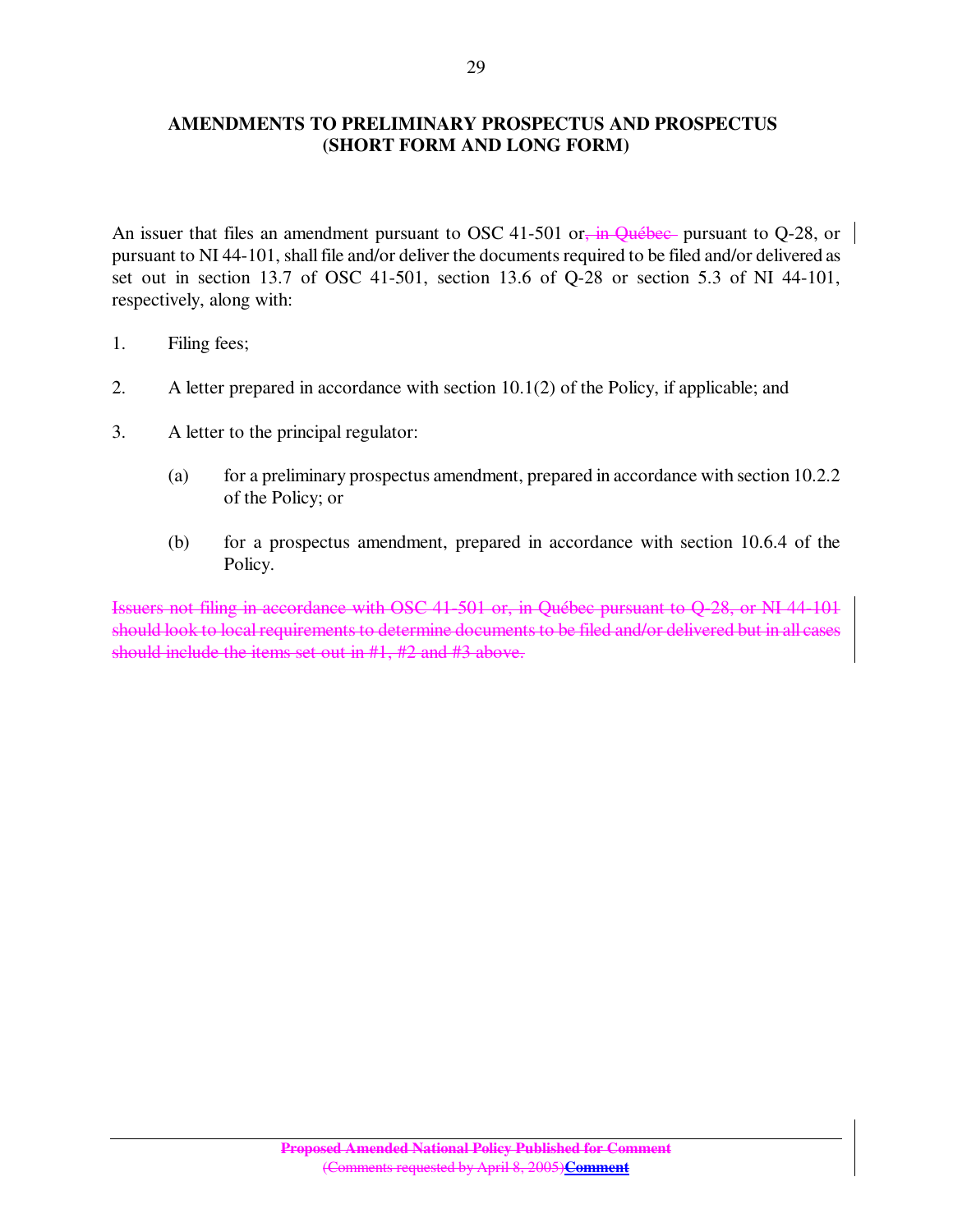## **PRELIMINARY SIMPLIFIED PROSPECTUS AND ANNUAL INFORMATION FORM FILED UNDER NI 81-101**

- 1. Preliminary simplified prospectus
- 2. Preliminary simplified prospectus blacklined (where a new fund is being qualified by a separate prospectus but is to be part of an existing group of funds sold by prospectus, a blacklined version of the simplified prospectus should indicate any changes from the existing simplified prospectus for the group of funds)
- 3. Preliminary annual information form
- 4. Preliminary annual information form blacklined (where a new fund is being qualified by a separate prospectus but is to be part of an existing group of funds sold by prospectus, a blacklined version of the annual information form should indicate any changes from the existing annual information form for the group of funds)
- 5. Copy or draft of all material contracts for the new mutual funds
- 6. For a new mutual fund in a new mutual fund group, personal information regarding individuals acting as trustees and promoters, and directors and senior officers of the fund, trustee, manager and promoter. If the mutual fund is a member of a mutual fund family for which this type of information was previously provided, the information would be required only for those persons for whom the information was not previously provided by other members of the mutual fund family
- 7. Financial statements, if applicable
- 8. Filing fees
- 9. A letter to the principal regulator prepared in accordance with section 7.2.2 of the Policy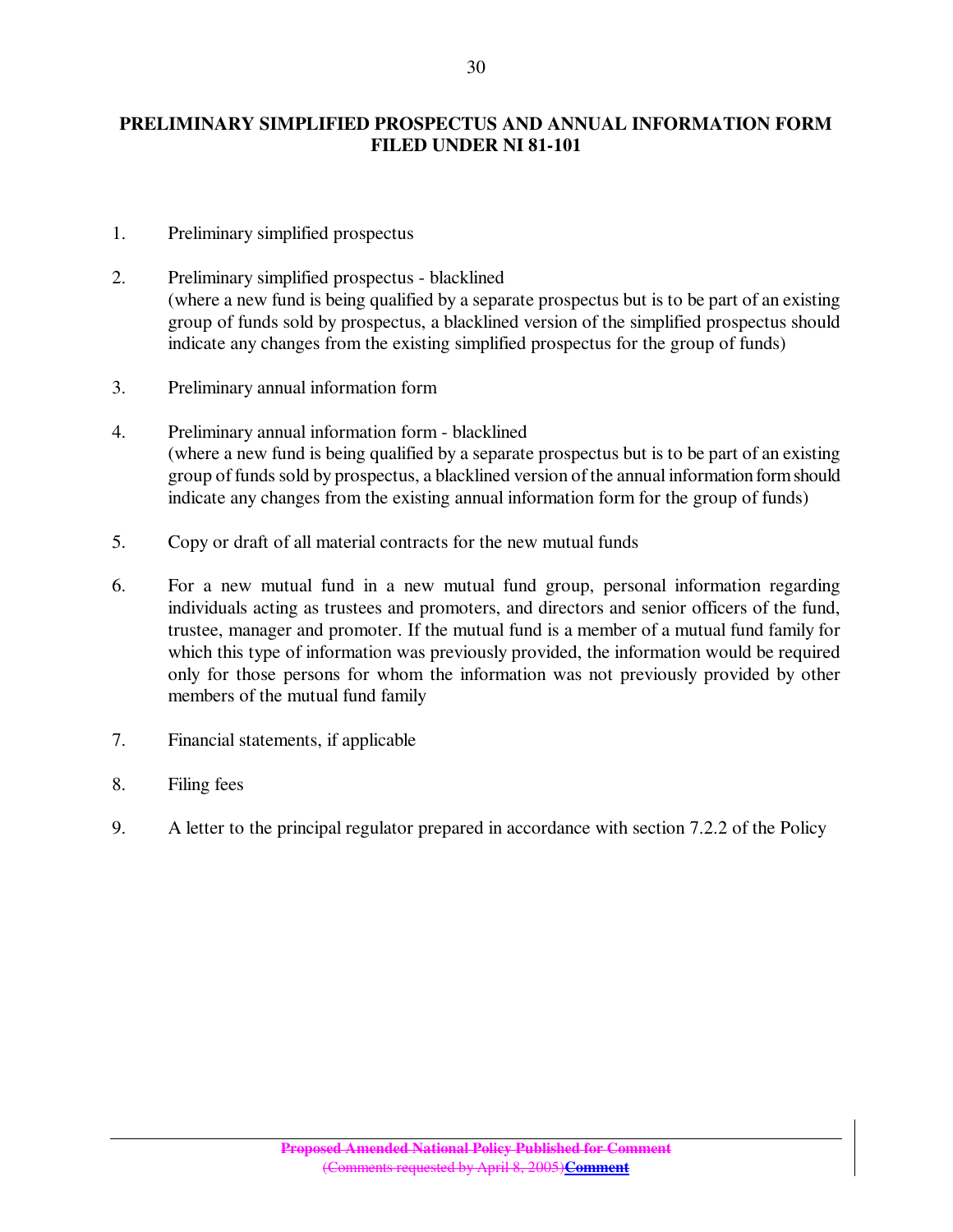## **PRO FORMA SIMPLIFIED PROSPECTUS AND ANNUAL INFORMATION FORM FILED UNDER NI 81-101**

- 1. Pro forma simplified prospectus
- 2. Pro forma simplified prospectus blacklined to indicate all changes from previous simplified prospectus
- 3. Pro forma annual information form
- 4. Pro forma annual information form blacklined to indicate all changes from previous annual information form
- 5. Copy or draft of all material contracts not previously filed
- 6. Personal information regarding individuals acting astrustees and promoters, and directors and senior officers of the fund, trustee, manager and promoter where this information has not previously been provided for these persons in connection with a previous filing of the mutual fund family
- 7. Compliance report required under Part 12 of National Instrument 81-102, *Mutual Funds*
- 8. Filing fees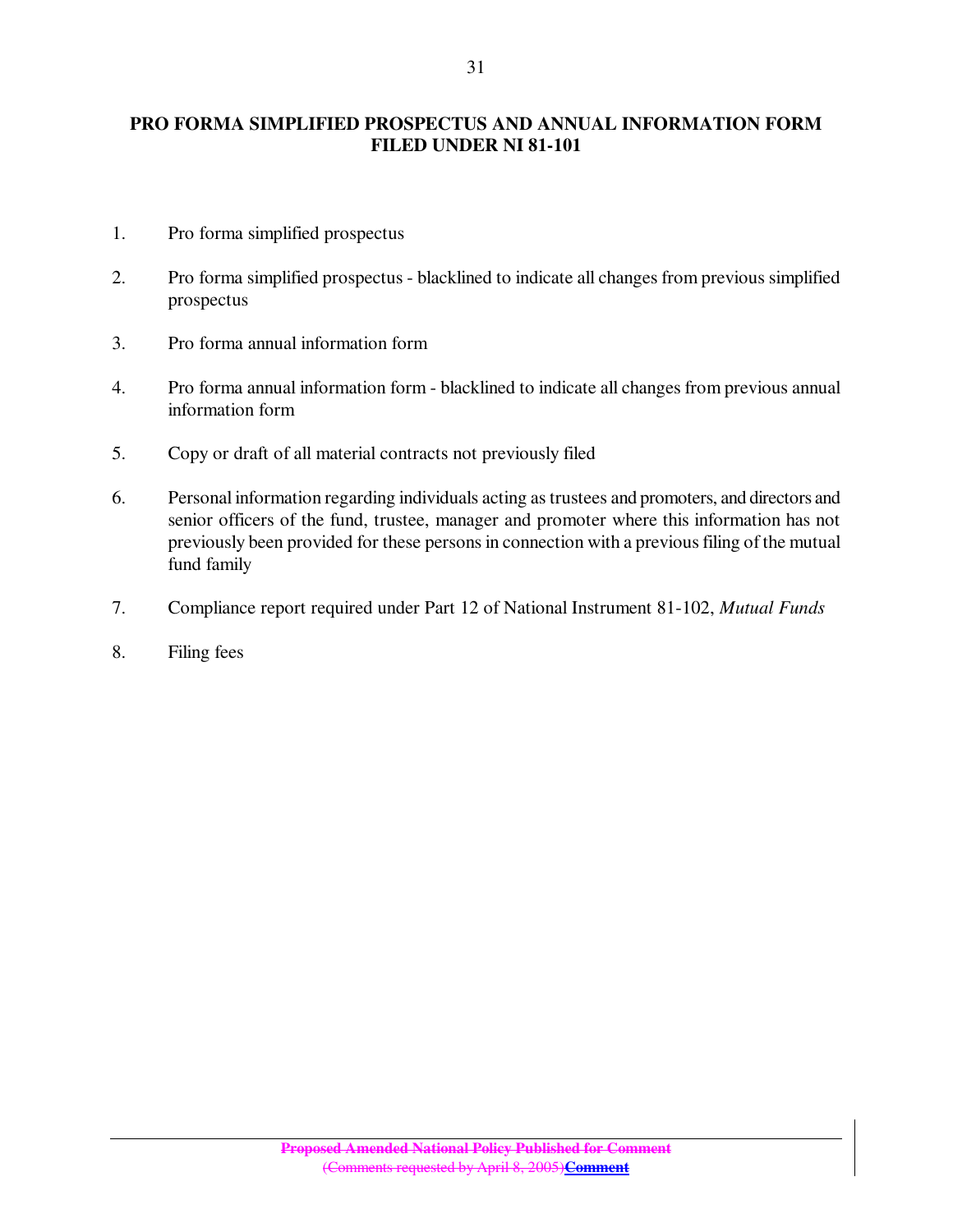### **FINAL SIMPLIFIED PROSPECTUS AND ANNUAL INFORMATION FORM FILED UNDER NI 81-101**

- 1. Final simplified prospectus
- 2. Final simplified prospectus blacklined to show changes from preliminary or pro forma simplified prospectus, as the case may be
- 3. Final annual information form
- 4. Final annual information form blacklined to show changes from preliminary or pro forma annual information form, as the case may be
- 5. Copy of all material contracts not previously filed
- 6. For new funds, audited financial statements if not previously filed
- 7. Auditors' consent letter re audited financial statements
- 8. Auditors' comfort letter re unaudited financial statements, if applicable
- 9. Consent of legal counsel or other experts
- 10. Certificate re proceeds of distribution in the jurisdiction (applicable to filings in B.C., Alberta, Ontario and Québec)
- 11. Filing fees
- 12. A letter to the principal regulator prepared in accordance with section 7.4.4 of the Policy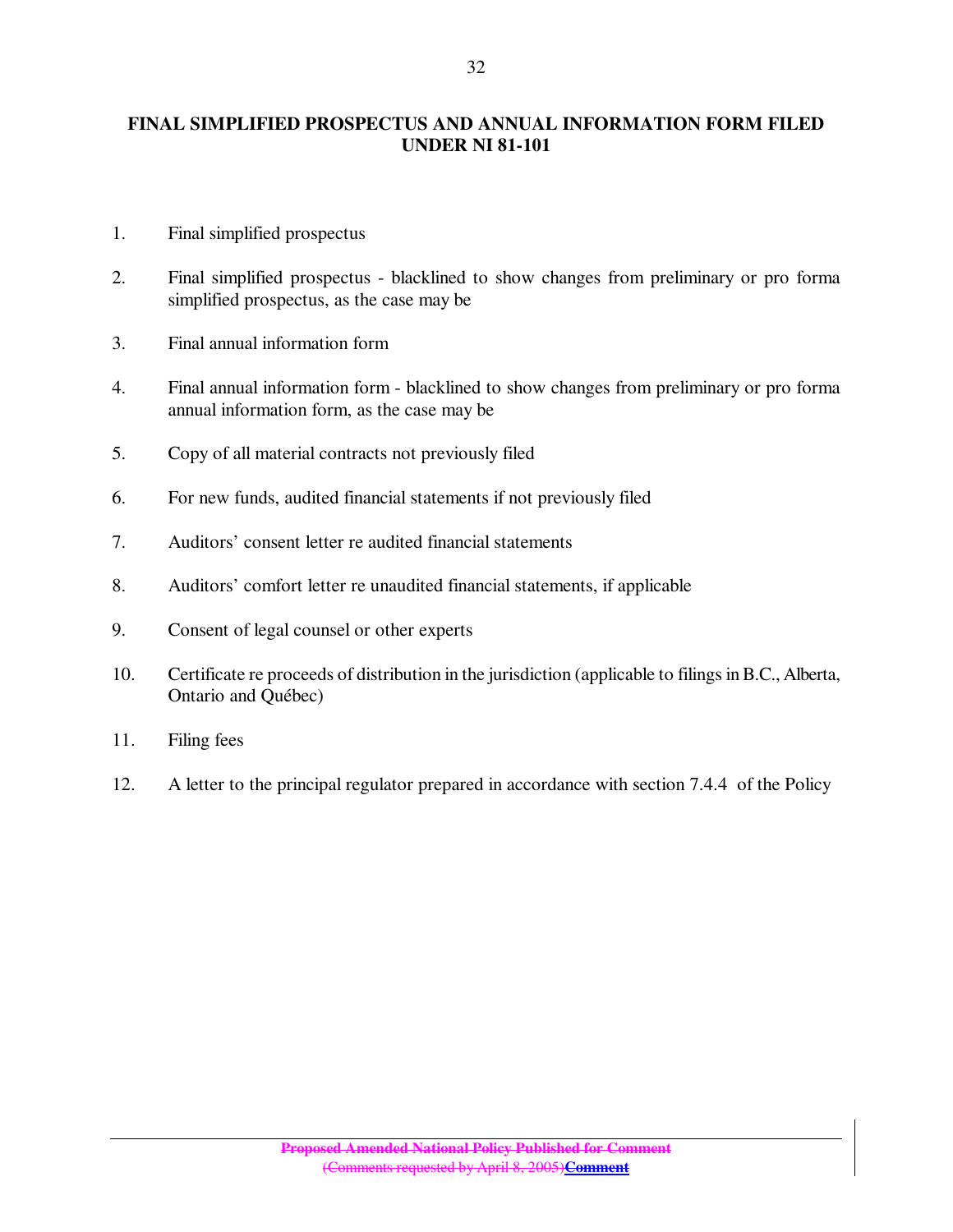## **AMENDMENT TO A SIMPLIFIED PROSPECTUS AND ANNUAL INFORMATION FORM FILED UNDER NI 81-101**

- 1. Amendment to simplified prospectus
- 2. Amendment to simplified prospectus blacklined (where amendment is an amended and restated simplified prospectus)
- 3. Amendment to annual information form
- 4. Amendment to annual information form blacklined (where amendment is an amended and restated annual information form)
- 5. Copy of all material contracts not previously filed
- 6. Auditors' consent letter, if applicable
- 7. Auditors' comfort letter, if applicable
- 8. Consent of legal counsel and other experts, if applicable
- 9. Filing fees
- 10. A letter to the principal regulator prepared in accordance with section 10.6.4 of the Policy